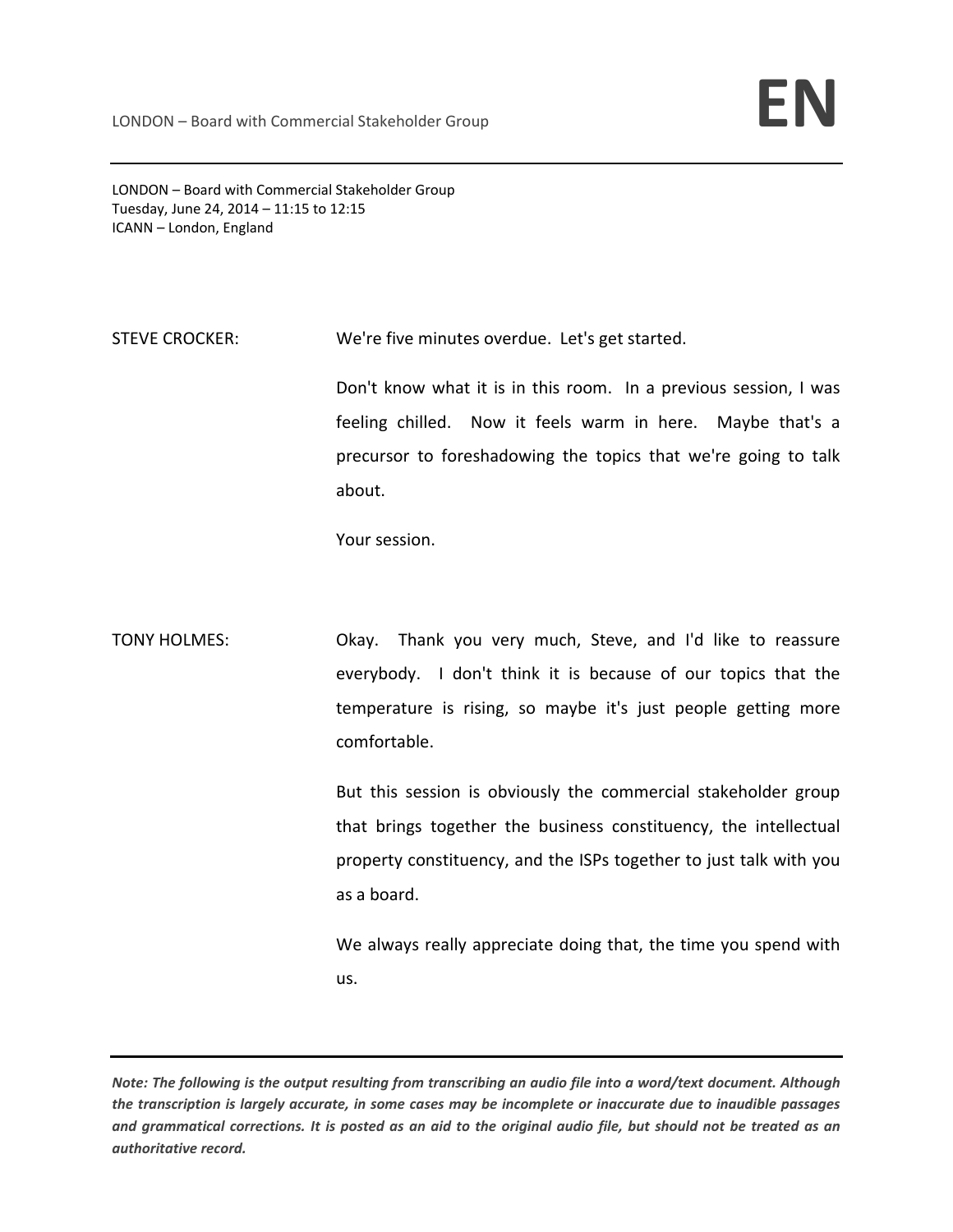And we're doing something a little bit different this time. Normally, I think as a board you probably tend to get focus from the input from the various stakeholder groups on the same topics. We're probably going to veer away from that a little bit and we hope that the input we bring to you is positive and points to improving things as we walk the path that we're now undertaking.

So there are two issues that we want to cover.

The first one is compliance, but it's a slightly different spin on that. It really is identifying what we've seen as some potential compliance risks.

And the second issue that we'll come along on ‐‐ and I'm sure that is one that comes up frequently now -- is the whole issue of accountability.

But if we could start with the issue of compliance risk, I'm going to ask Elisa to introduce that session.

And then hopefully as well as having interaction with you as board members, we'll also be in a position where we can open up the floor to our members to contribute to that debate as well.

So with that, I'll hand over to Elisa.

ELISA COOPER: Thanks, Tony. And thank you for hosting us, as always.

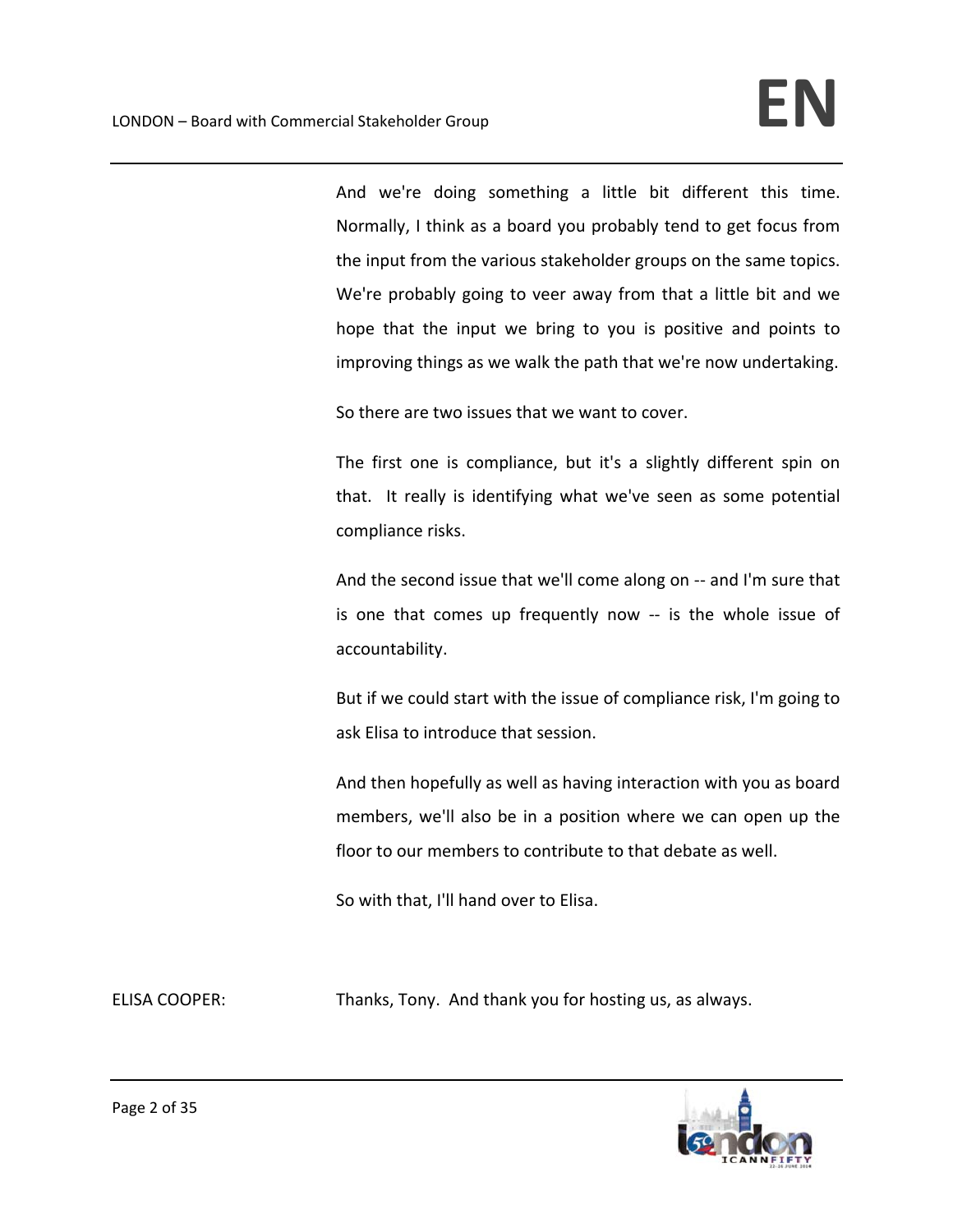So while there clearly is a lot of activity going on at ICANN right now, I can tell you that businesses are very focused on the new gTLD program. That is what they are working on right now and that's what they are focused on.

And so I want to tell you about three different issues or types of issues that I'm hearing from business as concerns and potential problems, and I've kind of categorized them into three different groups.

One are potential compliance risks, so we haven't seen a compliance problem yet but I believe there is a risk for an issue.

There are things that I'm seeing going on that I don't think we can do anything about in this current round but I want us to be cognizant of them and I want us to flag them as we move on to future rounds, but I do think it's important that we talk about those items that are going on.

And then we do have an issue of non‐compliance and I think you might already be aware of it, but I wanted to flag it and make sure that we were all aware of it.

So starting off with what I think is a potential compliance risk. And this is something that's going on as a result of name collision.

As you probably know, those name collision names, for many registries, were put onto reserved names lists, and for some registries, even though the names were added to reserved names

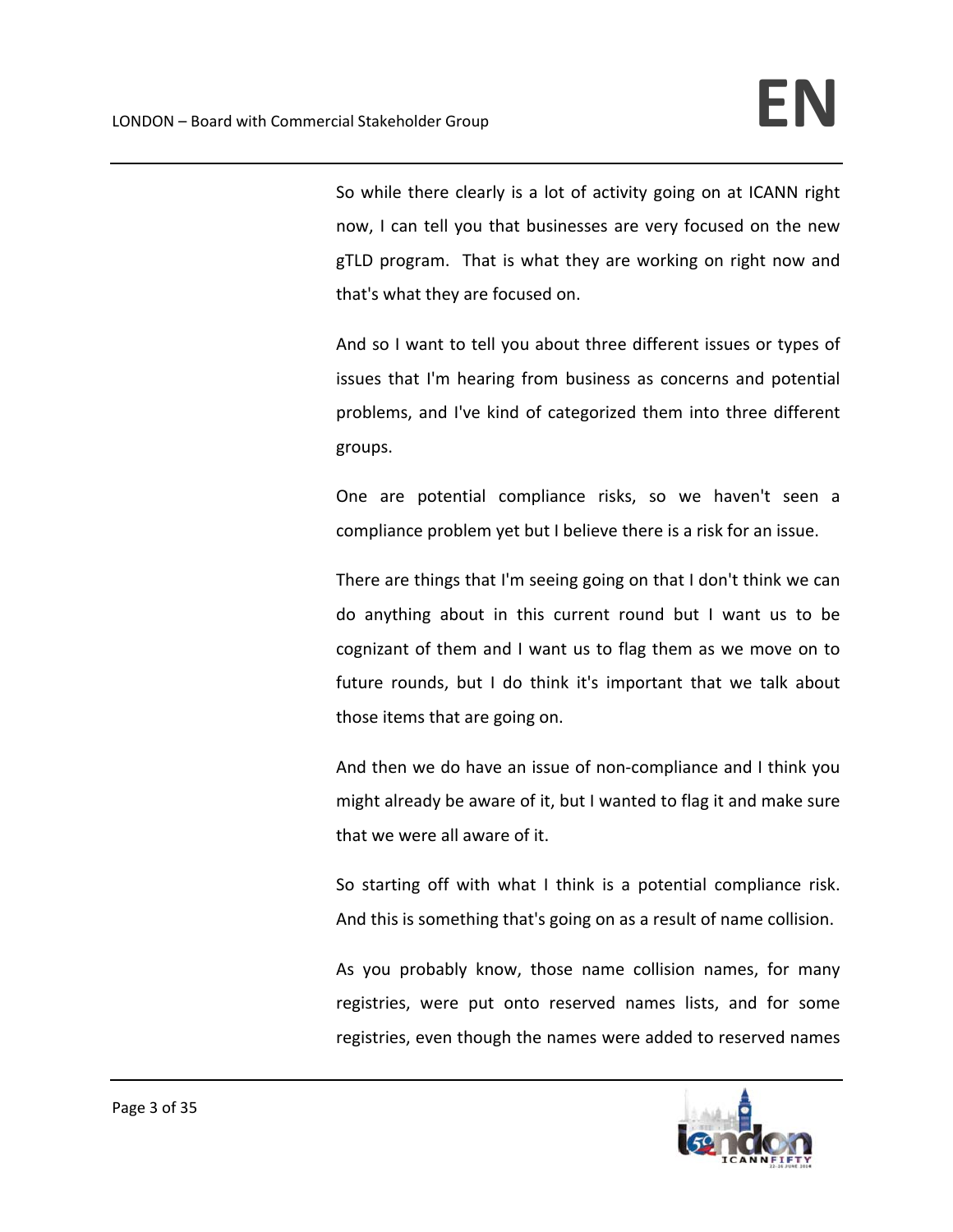lists, they were still made available and subject to sunrise periods, and so the Donuts registries, for instance, they have made those names, even those that are name collision list domains, available for sunrise during the sunrise period, but there are other registries who have added those name collision names to reserved names lists, which means they're not available for registration and they were not available for registration during the sunrise period. And the reason I'm calling this a potential risk is that I want to ensure that when those names come off of the reserved names list, because they were cleared of the collision, that those names will be subject to a sunrise if they had not previously been subject to a sunrise.

Now, I understand that there's all this discussion that names that are on reserved names lists will not be subject to sunrise, but these are names that were never subject to sunrise. And I can tell you that there are many brand owners that are anxious and wanting to register these names and are assuming that they can do it because they've submitted to the clearinghouse, it's an exact match registration, but they can't get it because it's on the list.

And so I'm hopeful and I am really advocating that we ensure every name is subject to a sunrise period, even those that were added to a reserved list due to name collision.

So that is the first area that I see as a potential compliance risk. It's not non-compliance, because we haven't taken those names

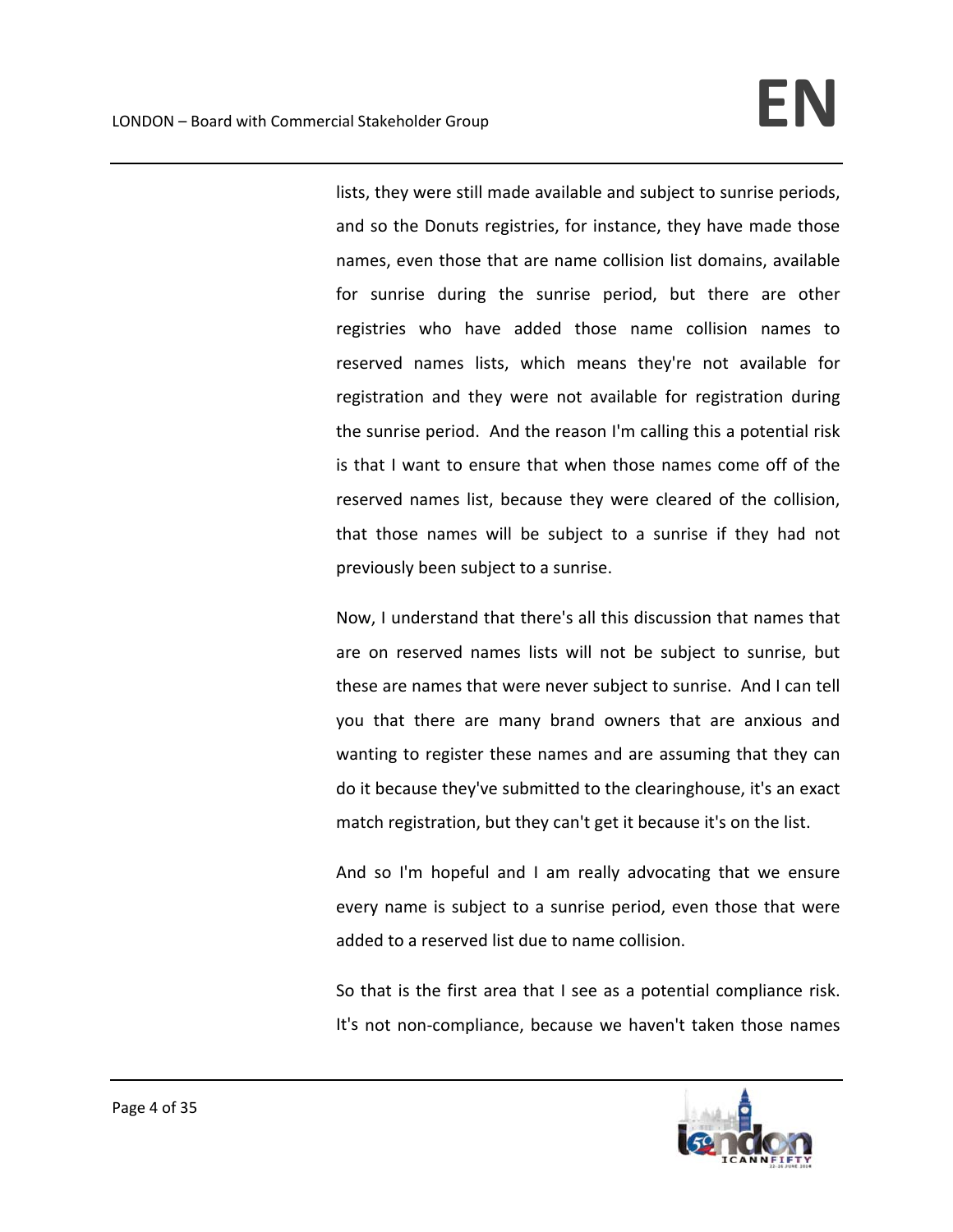off the list yet, but when they do, again, I really hope that they will be subject to a sunrise period.

The second area where I think -- you know, we've -- we're seeing some issues, and I don't think there is anything we can do about it right now -- are issues where we're seeing trademark names, clearly identifiable, very unique trademark names, appearing on premium name lists and those names are being charged ‐‐ there are exorbitant fees, much higher than what is going to charged in general availability. And I don't think there's anything we can do about it now, but in the future ‐‐ in the future rounds, I'd like us to make sure that we've flagged this and address that somehow.

We're also seeing an issue where there is what appears to be a bypassing of the registry/registrar distribution channel, and this is occurring when registries, once they're past their sunrise periods, they are going out and they are registering domains to themselves and then they are putting them up for sale en masse on auction sites.

And why that is, you know, sort of changing the whole channel is now you no longer have an opportunity to select which registrar you're going to use. You're forced to obtain the name from a particular registrar.

So again, there's nothing, I don't think, that we can do about this in the current round, but again something that I would flag for the future.

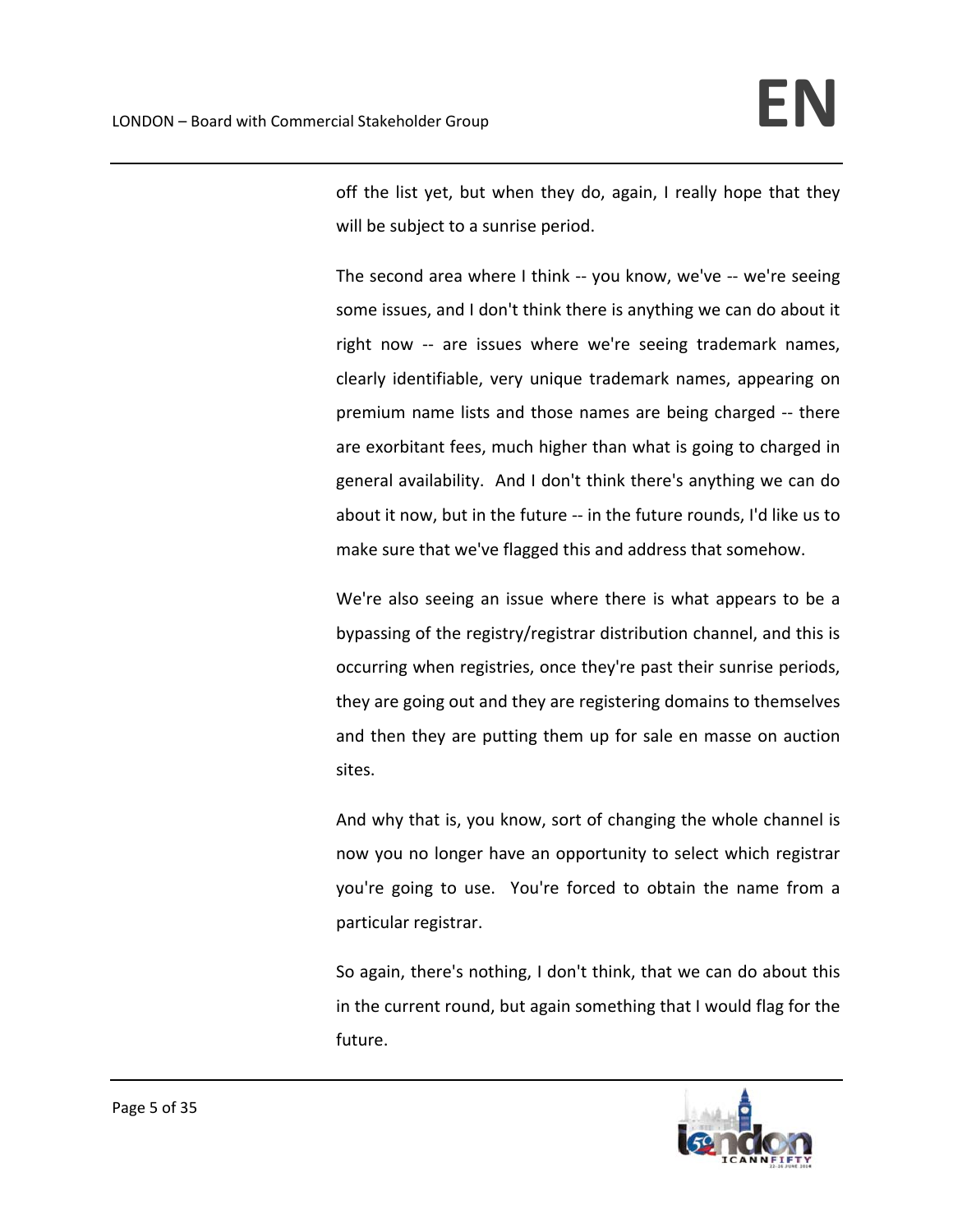And then the final compliance issue ‐‐ and this is really, I think, an issue that's one of non‐compliance ‐‐ is around one particular registry and it's a situation where domains were registered to registrants without them agreeing to terms and conditions, without even asking for the domains to be registered in the first place, and, you know, my understanding is ‐‐ I don't know where this stands. I know that this particular topic was submitted to compliance and I really just want to make sure that this does not become something that other registries do in the future, and this is in the .XYZ registry where certain registrants of .COM names were provisioned matching .XYZ names.

And I'm not saying that they were ‐‐ that they were trademarks or anything, but what I am saying is that there was no agreement to the terms and conditions; they were simply just given the names.

So those are the sort of three areas that, you know, I think we have concern with and wanted to raise to the board and make sure that we take note of these in this round for some and then in future rounds for others.

STEVE CROCKER: Elisa, thank you very much.

We've been listening actively while you've been going through this list and there's been some quick vigorous interaction among board members uniformly focused on one single thing, which is

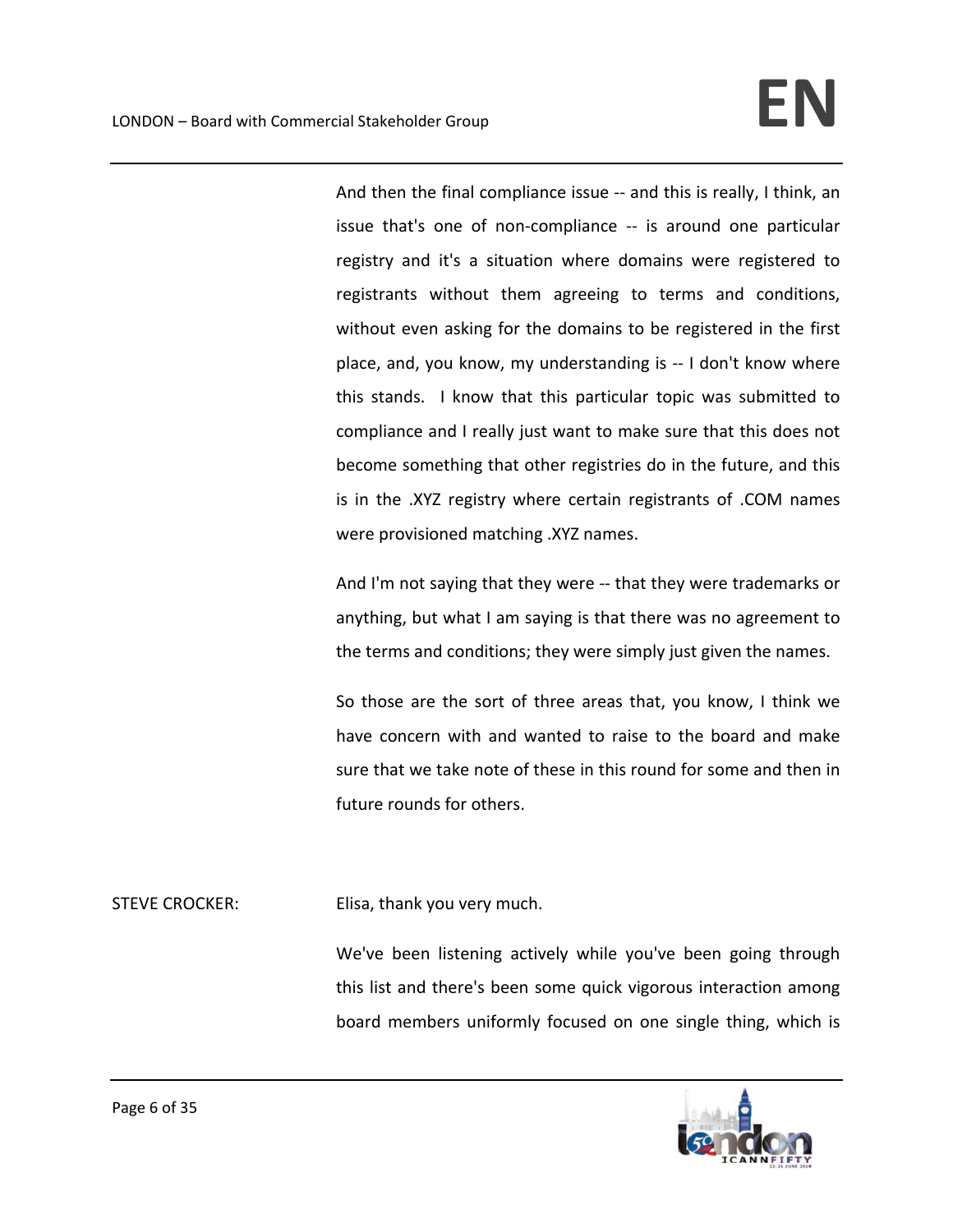every one of these is an important and legitimate issue but really should be focused and funneled to the staff, to Akram and his team, and perhaps some to Maguy, and is not the kind of thing that the board ‐‐ I mean, we're listening and we understand, but it's not the kind of thing that we can grab hold of and do something ourselves except in the background to make sure that there's a response internally.

So I guess one -- one thing I could ask is: You surely have had some of that interaction, I imagine. What's the state of play?

ELISA COOPER: So the issue around non-compliance, that has been submitted to compliance.

> The first issue that I raised about the name collision names, I've had feedback that staff is saying under no certain terms that name -- that lists -- that domains on reserved names lists will be subject to a sunrise, and so I'm not sure where to go with that from here, and so that is why I think it's important that I bring that to the board.

STEVE CROCKER: If that's the response -- I'm just echo -- I'm not deeply familiar with it. I'm just echoing back what you're saying.

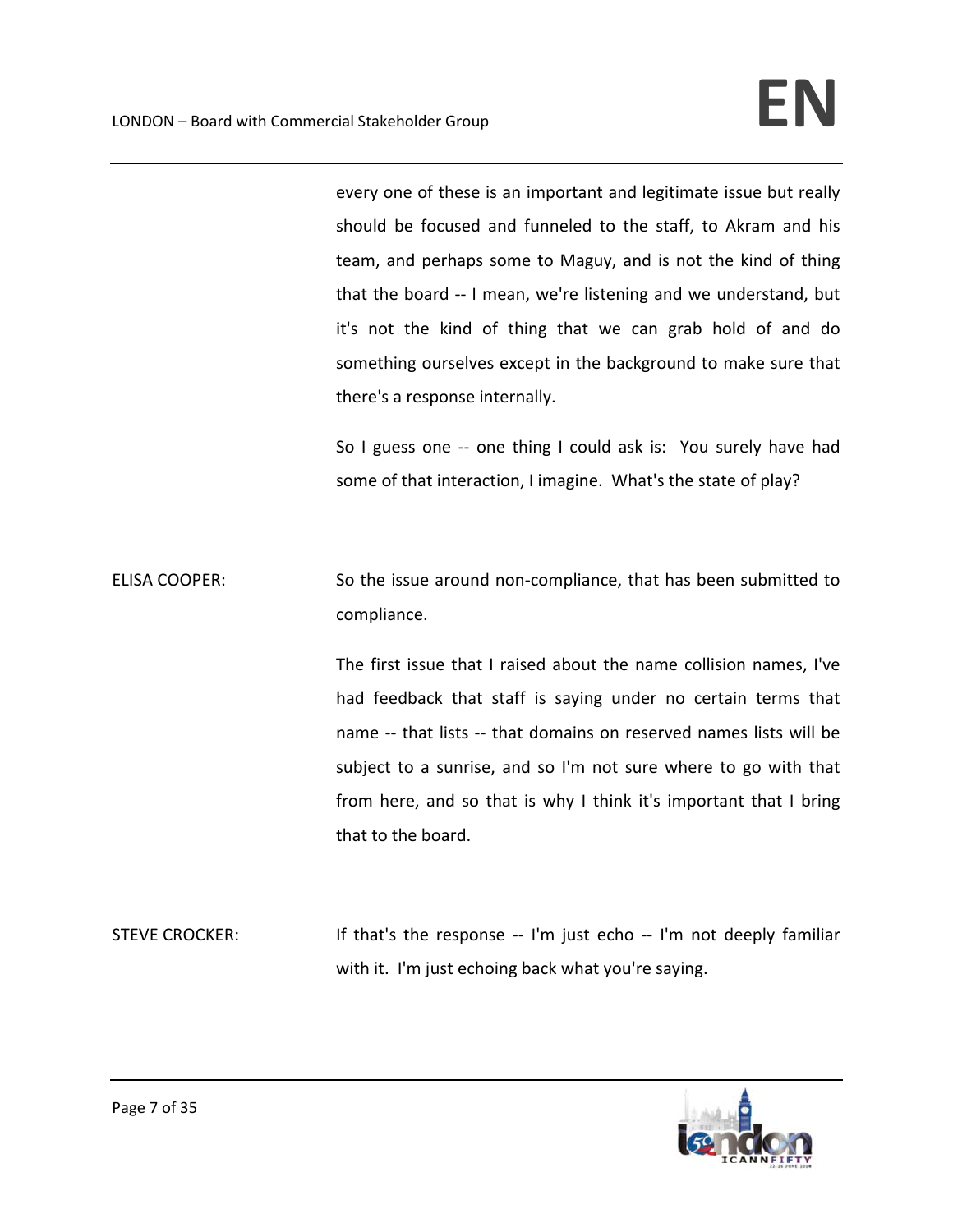If the response is that every name that's been on a reserved list has to go through sunrise, then if you're seeing some instances where that's not happening, then you have not a potential but an actual compliance issue and then you have something that can be acted on rather directly.

ELISA COOPER: Well, I think -- and is Maguy here? I'm not sure.

I think what I'm hearing, though, is that they're saying it doesn't have to, so there's not a compliance risk. And I'm not sure why that's the case, because these are names that were never subject to the sunrise.

STEVE CROCKER: I'm sorry. Did I misunderstand? I thought you said you had asked and you were told that every name that ‐‐ that's on the reserved list has to go through ‐‐

Ram?

RAM MOHAN: This topic came up in yesterday's name collision workshop as well. What staff clarified yesterday is what Elisa was saying: It is not required ‐‐ registries are not required to put those names through sunrise.

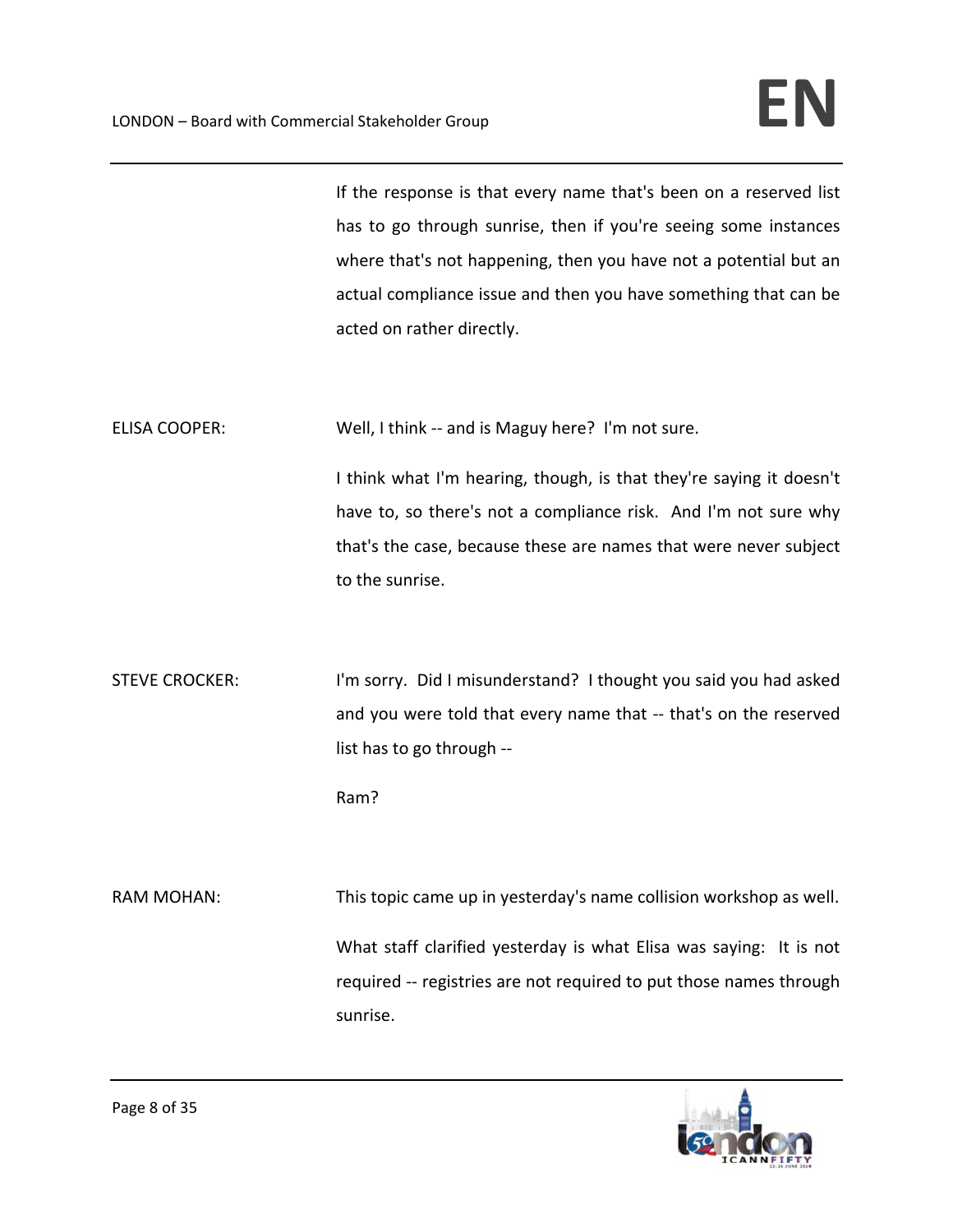The concern that was raised from community members was that it ought to go through that, and what staff said yesterday was they would consider that feedback and come back with an analysis to the NGPC/board.

STEVE CROCKER: I see. So this is a -- provides different -- different treatment for names depending on whether they were or weren't put on the reserved list and so that's a question of how the applicant guidebook was constructed, and I get it. I'm not going to say another word.

[ Laughter ]

TONY HOLMES: Okay. Ron?

RON ANDRUFF: Hi, Steve. Ron Andruff, business constituency. I think what we've brought to your attention here are a number of issues that obviously the board is not going to wave a magic wand and resolve them and they do have to go through the proper channels. I think that's all perfectly clear.

> The bigger issue I think that we're flagging is that we've got some gaping holes where -- that you can drive a truck through and we

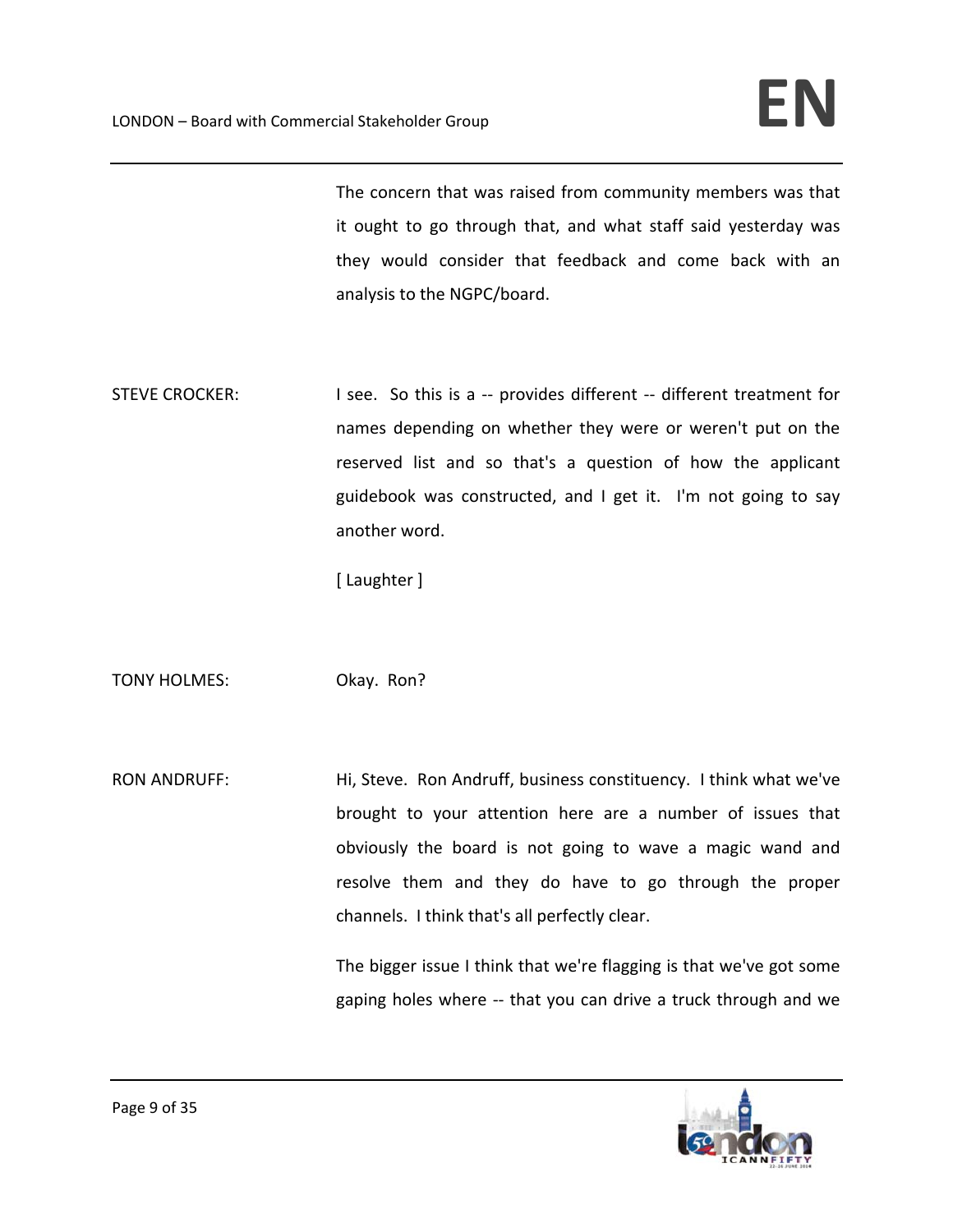really need to maybe tie those hole‐ ‐‐ kind of close those holes up.

Having brands or trademarks be charged premium prices ‐‐ \$2,000 a name and then  $2500$ ,  $$16,000$  a name  $-$  when it's your trademark because it's coming at a registry level, not even a registrar level, that's a very disconcerting thing.

Now, we understand business models are open and free to ‐‐ to do, but when you're talking about trademarks being put into that situation, there's words called extortion and others that could be applied to that and this is not good for ICANN as an institution.

And so I think what we're trying to say here is while the business community has some concerns, the larger concern is for the institution of ICANN to be able to withstand this, particularly as we're now moving through this transition period and we are ‐‐ want to talk about accountability.

These are black eyes and you cannot -- as you well know, if I punch you in the nose and you get a black eye, it doesn't go away tomorrow. It stays with us. And that's the problem that we're addressing. So we need to bring this to the board's attention. We need to start looking at how can we start to close some of these loopholes and really solve this problem before it exacerbates, because clearly, for every new, you know, 10, 20, 30 gTLDs that come out where they're not given any reason to slow this down, it's only going to get worse. Thank you.

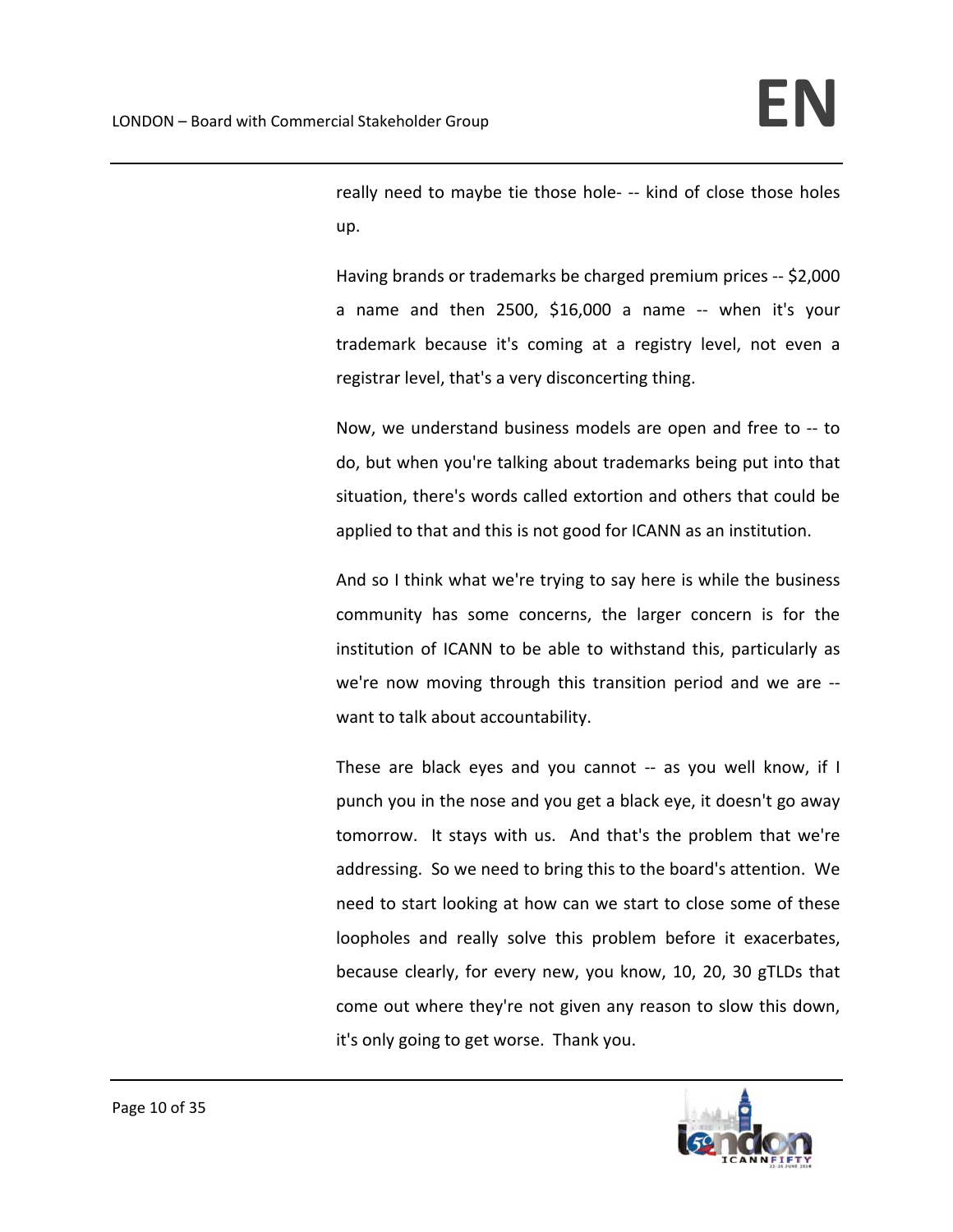STEVE CROCKER: Yeah. Cherine, have ‐‐ has there been action in the NGPC on this in the past?

- CHERINE CHALABY: No. I mean, this is -- this is now raised to the level of the board so I wonder if Akram is here or is here to answer that, but I can't give a comment on that at this point.
- STEVE CROCKER: I think there probably is an aggregate set of questions related to the consistency of the applicant guidebook and application of the rules and so forth that would be worth a little bit of exchange, at least, and probing, to see how this is playing out.

There's a broader question that we might want to ask that is related to this, which is: How well is the market working for all of us? And maybe we can take that on as a related and separate topic, but I don't want to derail where we are too much.

TONY HOLMES: We did have some discussion, Steve, around whether this is something that needs to be fed into later review of how things worked out in terms of this particular round, but felt that we were at the stage where it wasn't really appropriate to leave it to that,

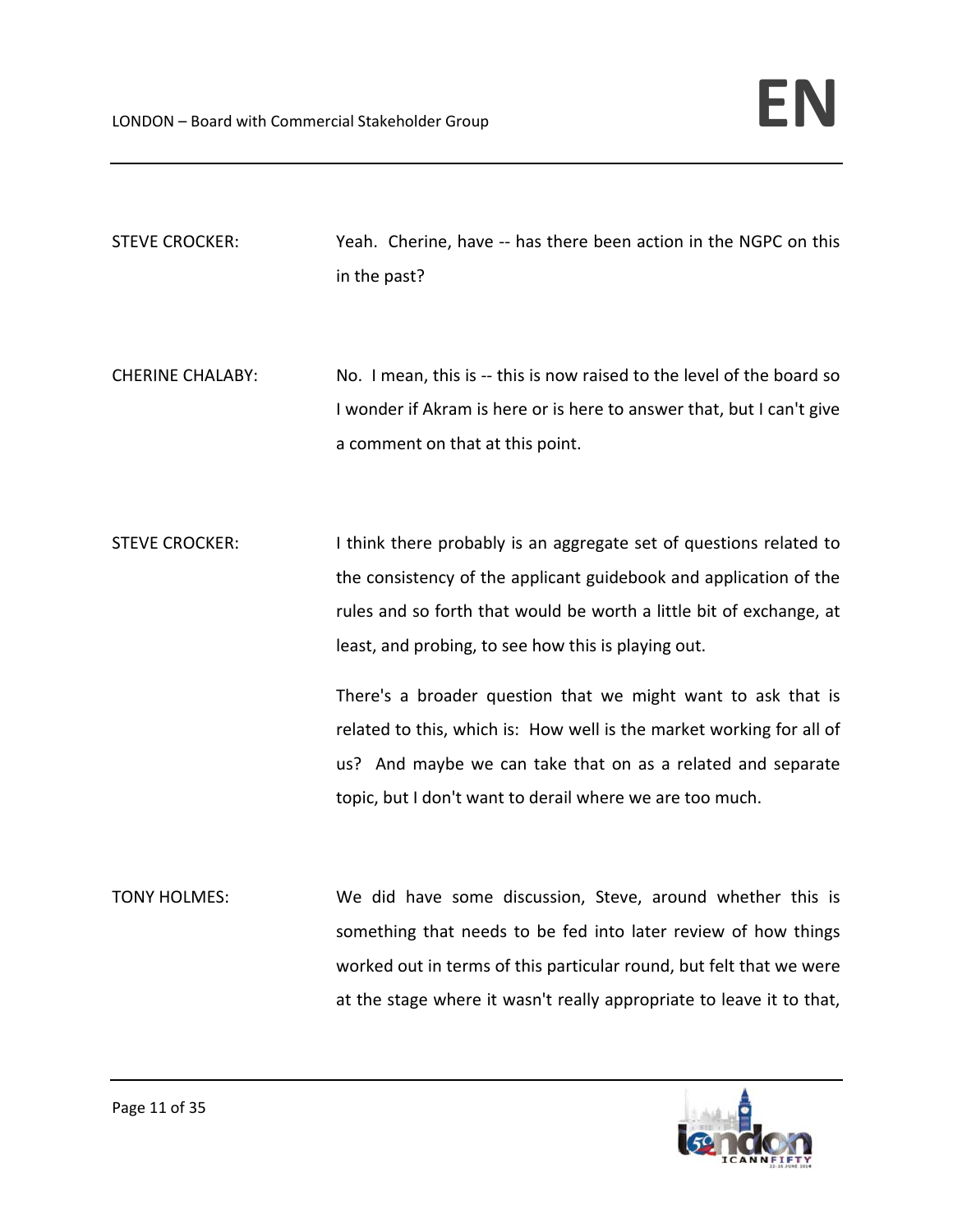there was a need to bring it to your attention now, and that's really where we came from.

But I notice there are other people in the queue. Ray, if I could hand the floor to you.

# RAY PLZAK: Yeah. Thanks, Tony.

In my mind, some of these matters that are being brought up here are clearly policy issues. Anytime you start talking about a requirement, that actually becomes, in my mind, a policy issue and is something for the community to decide what they want to do, what they think should be done, as opposed to letting a small clique of people on the NGP or the board decide it for you.

And so I would suggest that probably what's in order here is to do some sifting and winnowing what's in there and identify those things that should be simple policy statements and put those through a policy process and identify those things where there are existing procedures and processes that deal with them, and if those procedures and processes aren't adequate to do the job, then take whatever measures are necessary to change those processes and procedures. And here again, that may also be a policy discussion as well.

So I would really like to see more engagement and discussion in this direction, as opposed to relying upon the board to make

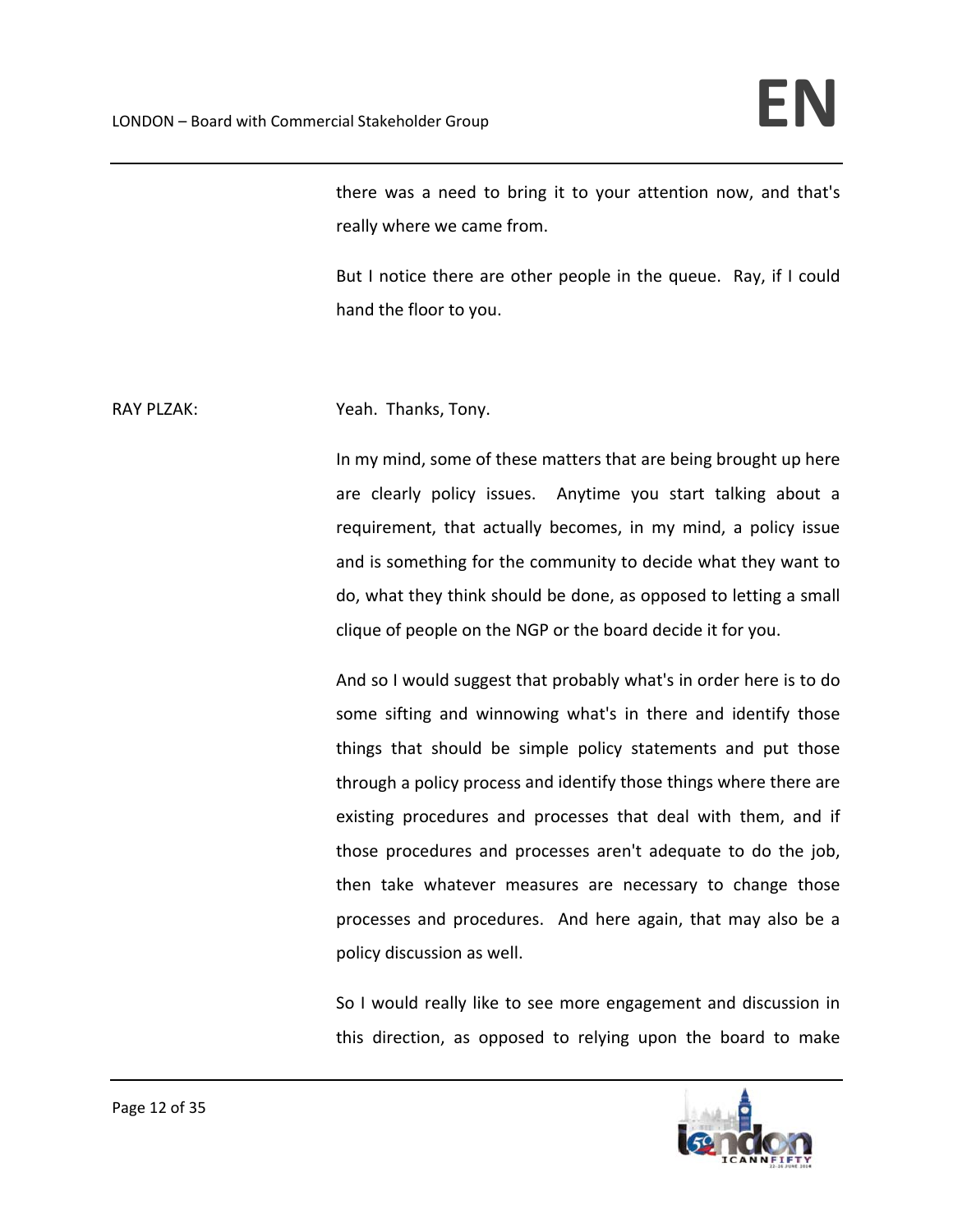some decision for you when the board is not as fully as the community, and they never will be.

Thanks.

TONY HOLMES: Chay. I think I saw Mike requesting the floor.

MIKE SILBER: Thanks, Tony. And just building on what Ray said, I made a comment a few days ago and it was jumped on in terms of the new gTLD program is not perfect and it's based on GNSO policy.

> And I'm not suggesting these issues are the fault of the GNSO, but at the same time they can't -- we can't point a finger at staff. They are not perfectly able to predict every activity and they've certainly tried with the GNSO.

> And what I'm encouraging is, thank you for bringing this to our attention. It's very useful to know about it. We may need to look at, in future rounds, some sort of interim response to issues that are ‐‐ that arise which are fair to all parties which would involve a reasonable and proportional stay in respect of potential abuse but without holding up the entire program. But at the same time, it's the responsibility of everyone in this room ‐‐ board, staff, GNSO, and other members of the community -- to then action these

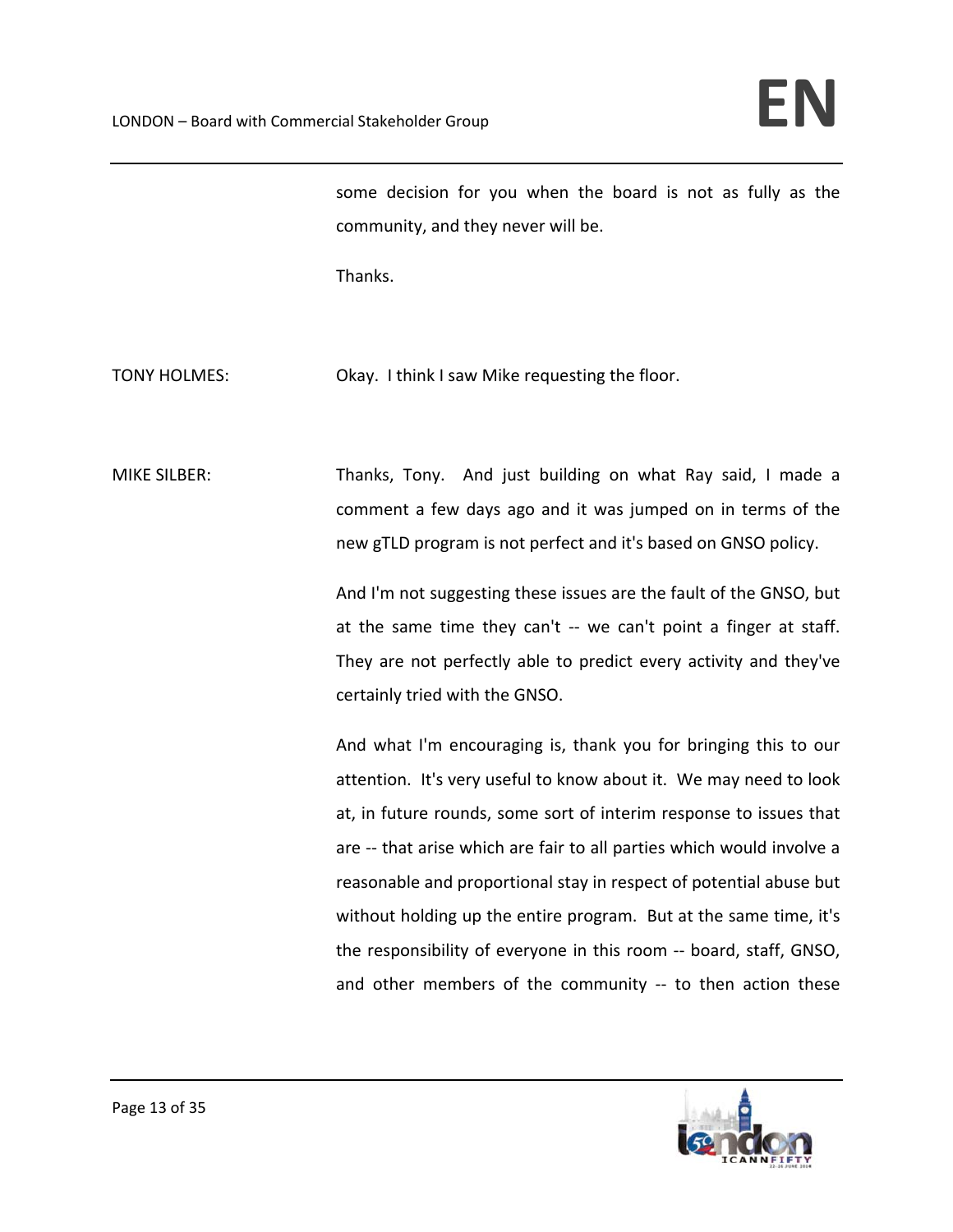items. It's not a board item or a staff item; it's a collaborative process that we need to embark on.

TONY HOLMES: Thank you. Kristina?

KRISTINA ROSETTE: *Certainly.* Just to respond -- or address the points that both Ray and Mike have raised.

> I think we're certainly cognizant of that and I think that's why, for example, one of the -- the very first category that was identified were -- or one of the categories that was identified are things that we need to deal with in future rounds. So I think that there is recognition that that hole needs to be plugged.

> But I think perhaps there might be some misunderstanding. It's certainly our perspective that with regard to the name collision lists, most of which are chockful of globally recognized trademarks, that was a staff‐created list. That was a kind of group of names that was taken out of what should have been the usual sunrise trademark claims process.

> So while I certainly recognize the point that you do need to identify where we're talking policy and where we're talking implementation, I think we want to just make it very clear that

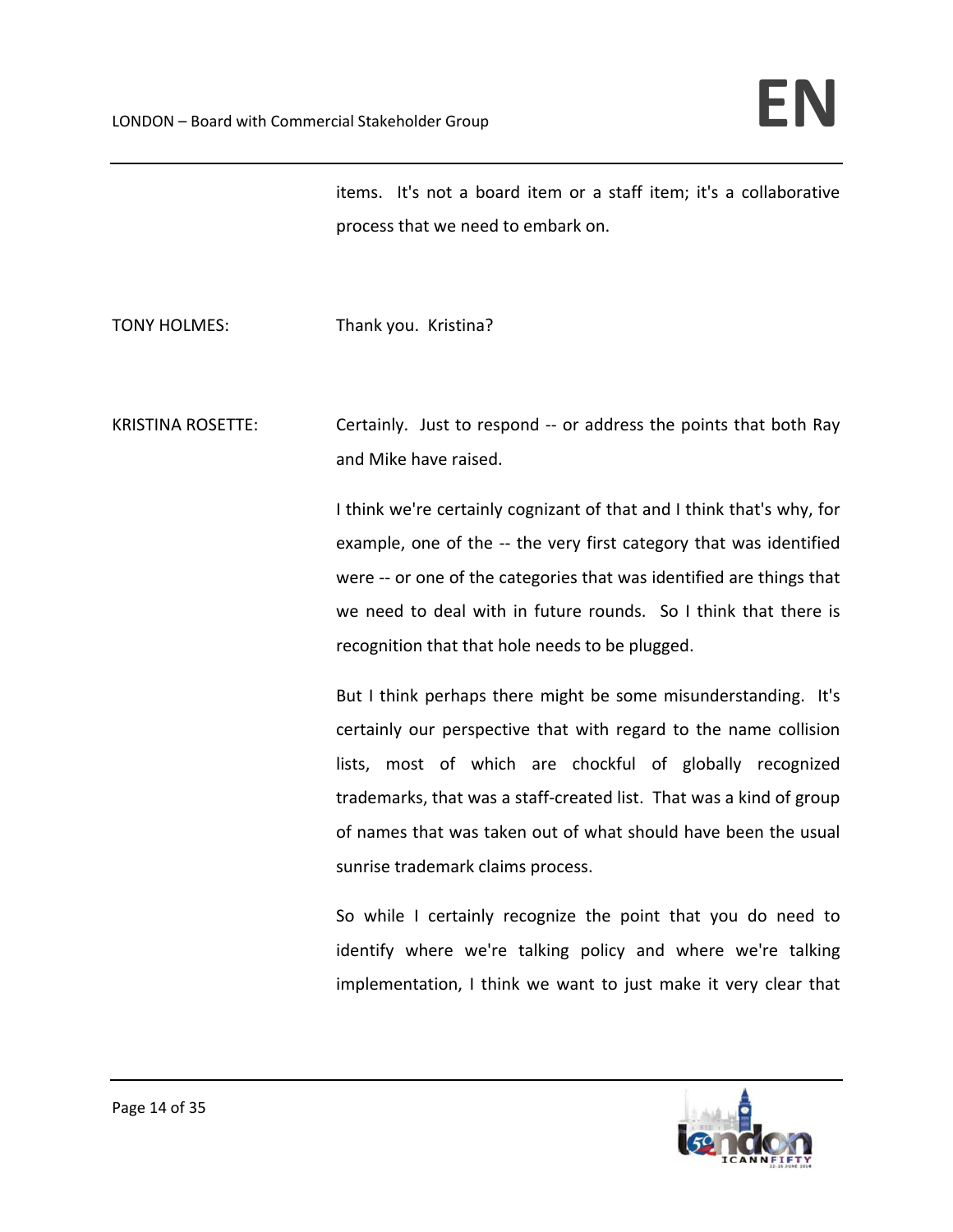with regard to the name collision issue, that we are talking about implementation.

And I also just wanted to note, you know, certainly with regard to the points that Steve had made, I just wanted to remind everyone that we raised these issues in Singapore, and the response we got was, "Give us evidence. Come back to us with evidence." And so that's exactly what we're doing here.

TONY HOLMES: Ray, did you want to respond?

RAY PLZAK: As a quick response, first of all, in my mind there never can be implementation without policy, period, and the implementation has to be the implementation of the policy.

> And if there's a difference of opinion about how something's being done, then it's going to have to be discerned whether or not it's a matter of violating the policy.

> If the policy wasn't correctly drafted or crafted so that it was clearly understood what was meant to be done, then that could be rectified through another policy to fix that.

> With regard to things that are in place and have sort of a legacy value to them, there's nothing that stops a policy process from going forward and fixing it. In the meantime, if there are things

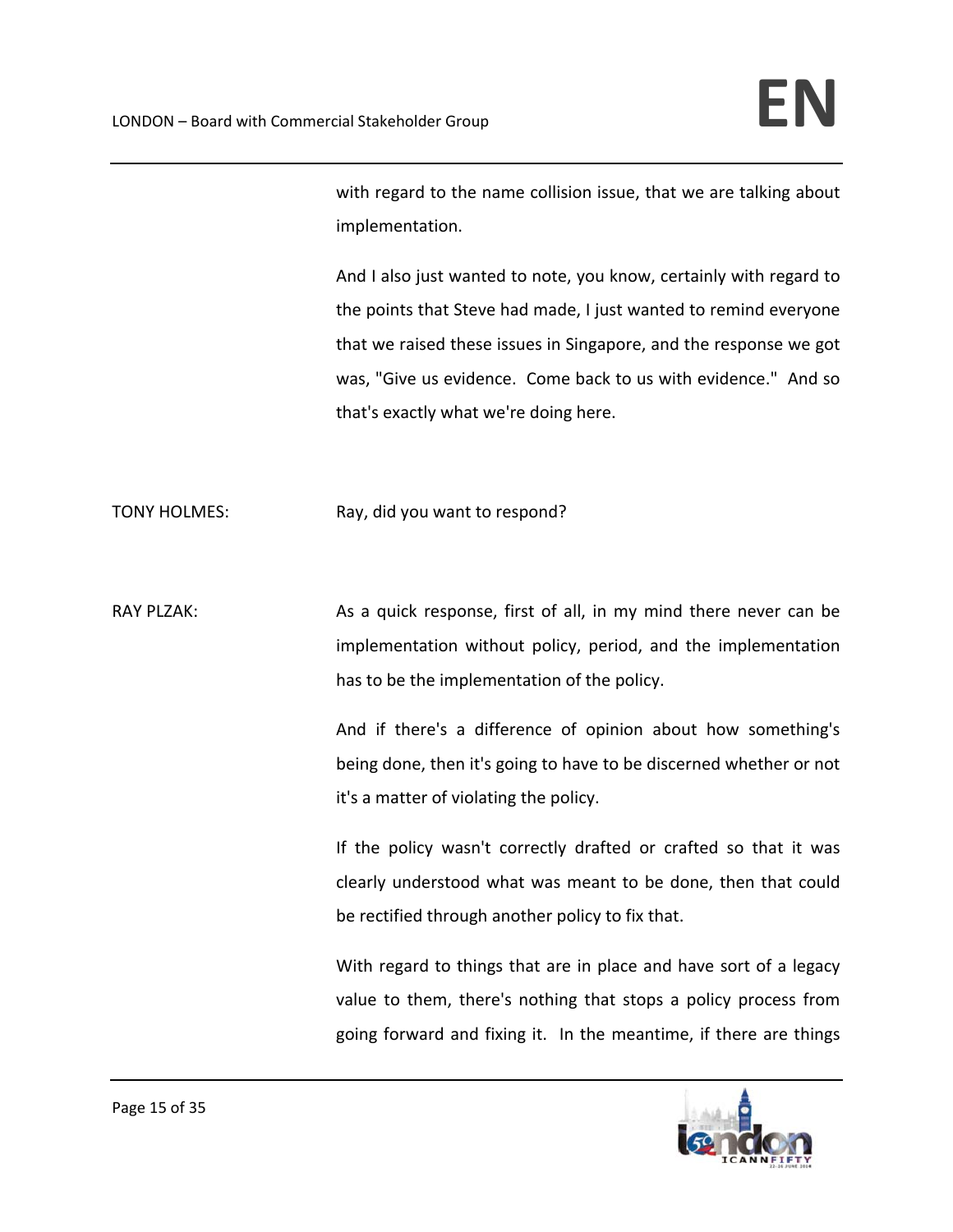that need to have immediate action, then it is certainly within the capability of the board to provide an interim policy statement to take care of it and then a policy process opened up to do one of two things, either substantiate what the board said or, two, to put in place a better crafted policy.

So I think that there is a lot of work that needs to be done in that area. And I think if you take the aspect of looking at these things ‐ ‐ any time there is a requirement stated or a judgment is being made, that has to be based upon a policy. And if it's not, then there needs to be one put in place to do it.

TONY HOLMES: Chay. I saw Marilyn and then I will hand back to Elisa.

Marilyn.

MARILYN CADE: Thank you. Marilyn Cade speaking.

I just wanted to use the illustration -- and I appreciate following Ray because I think I'm actually going to perhaps build on a comment he made.

The issue of reserved names in name collision, name collisions came up as an SSR issue much too late for any of us to have been prescient enough to have addressed that in the guidebook. And I'm not now talking about whether I support what I'm hearing

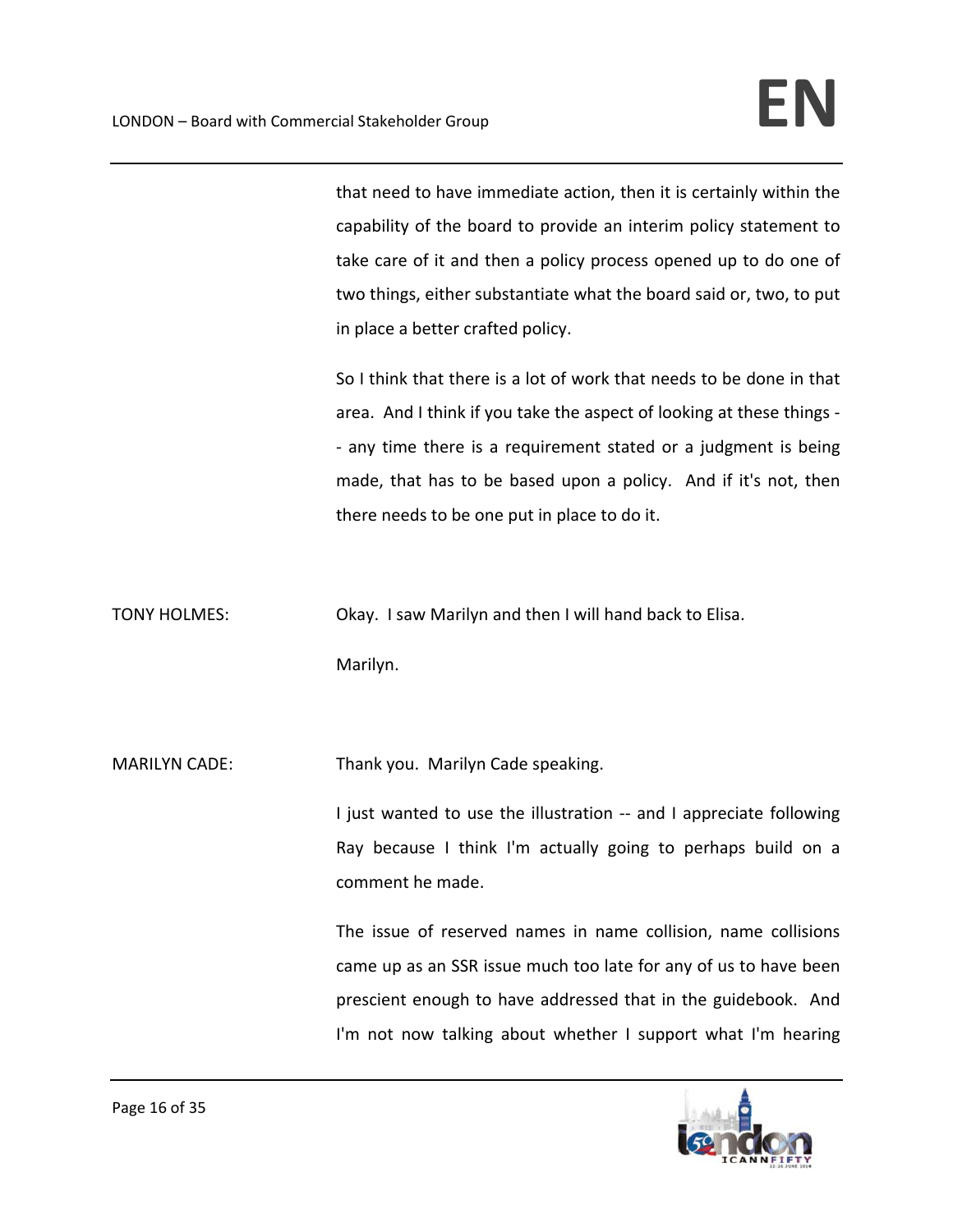staff say about how to address name collision. I'm just trying to do a comment here on timing.

So when the staff created the reserved name list in response to the name collision issue, we did not have perhaps a quick enough understanding that we needed to quickly go back and try to get an interim policy in order to deal with the problem that was described. It may be that that is the very thing we need to be, all of us, focused on. And that is, if something is recognized now as creating a really serious problem, that we have to have a triage response with a plan then for fixing the policy and adjusting.

But I just -- I don't want this to appear that we are bringing you a problem that we are unsympathetic about. But we've got to realize that name collision only appeared on the scary horizon relatively recently.

TONY HOLMES: Steve Metalitz.

STEVE METALITZ: Yes, thank you. Just to follow up on Marilyn's point ‐‐ this is Steve Metalitz with the intellectual property constituency. Whether it's called policy or implementation, clearly part of ICANN's messaging about the new gTLD process has long been that the rights protection mechanisms will apply to all names in the new gTLD process. Sunrise is a cornerstone of those mechanisms.

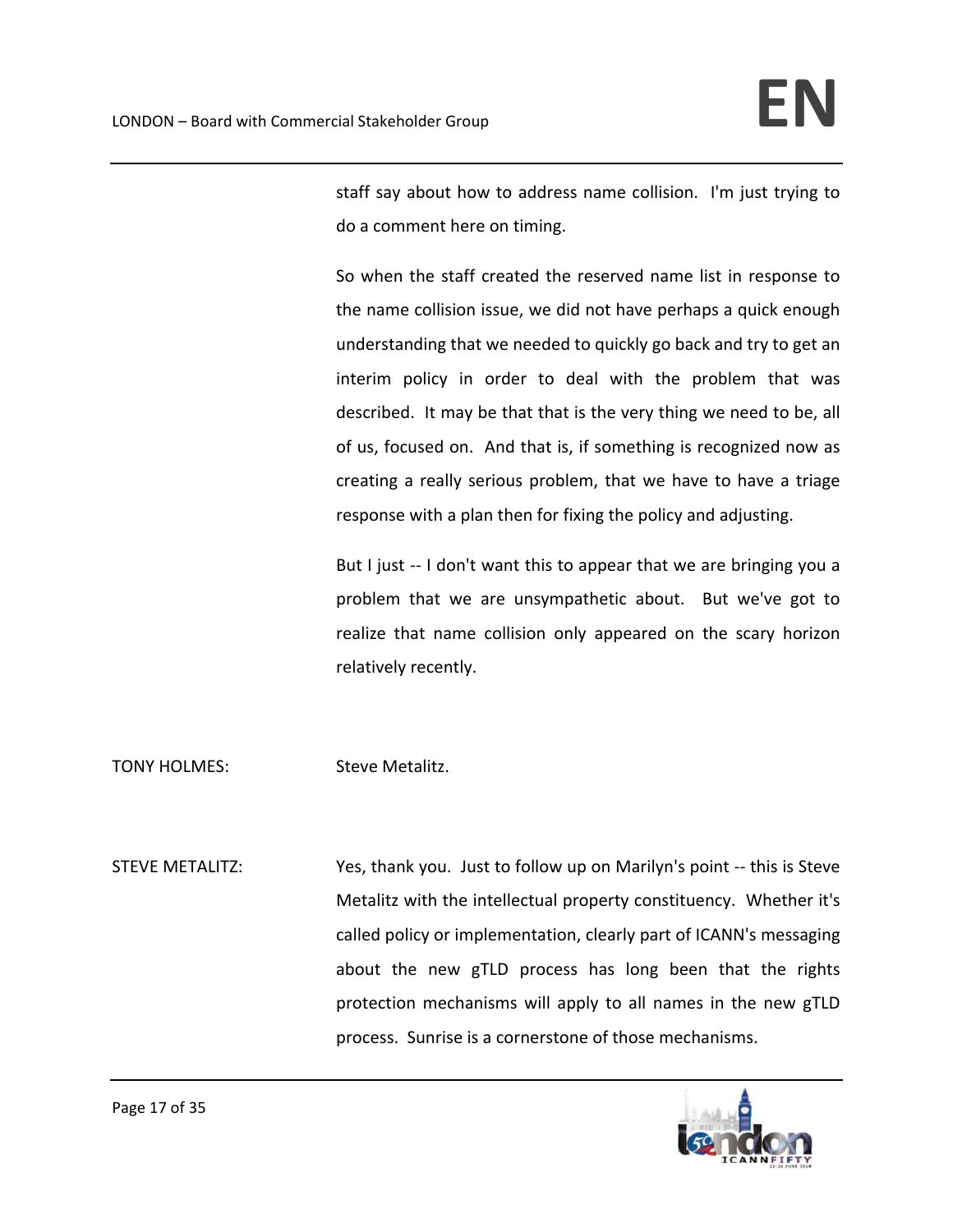And now because of an issue that arose late in the process, after the application guidebook was finished essentially, we have a situation in which many names -- a significant number of names are apparently, according to the staff, not going to be required to go through sunrise, although some registries are agreeing to do that.

So I think there is  $-$  it really is a good example of something where perhaps an interim policy, some interim activity from the board is needed. I think Mike Silber's suggestion that in the future we build in some way to make interim adjustments for unforeseen circumstances is a good one. There's obviously a lot of issues about how that would be done. But I think that's good for the future.

But for this round, I think it is important that the board consider, that the NGPC consider, what steps might be needed in order to make the reality of the new gTLD process conform to the messaging that the public messaging that the ICANN has given the world about rights protection mechanisms. Thank you.

TONY HOLMES: And, finally, just to wrap up on this, Elisa, if I could turn back to you.

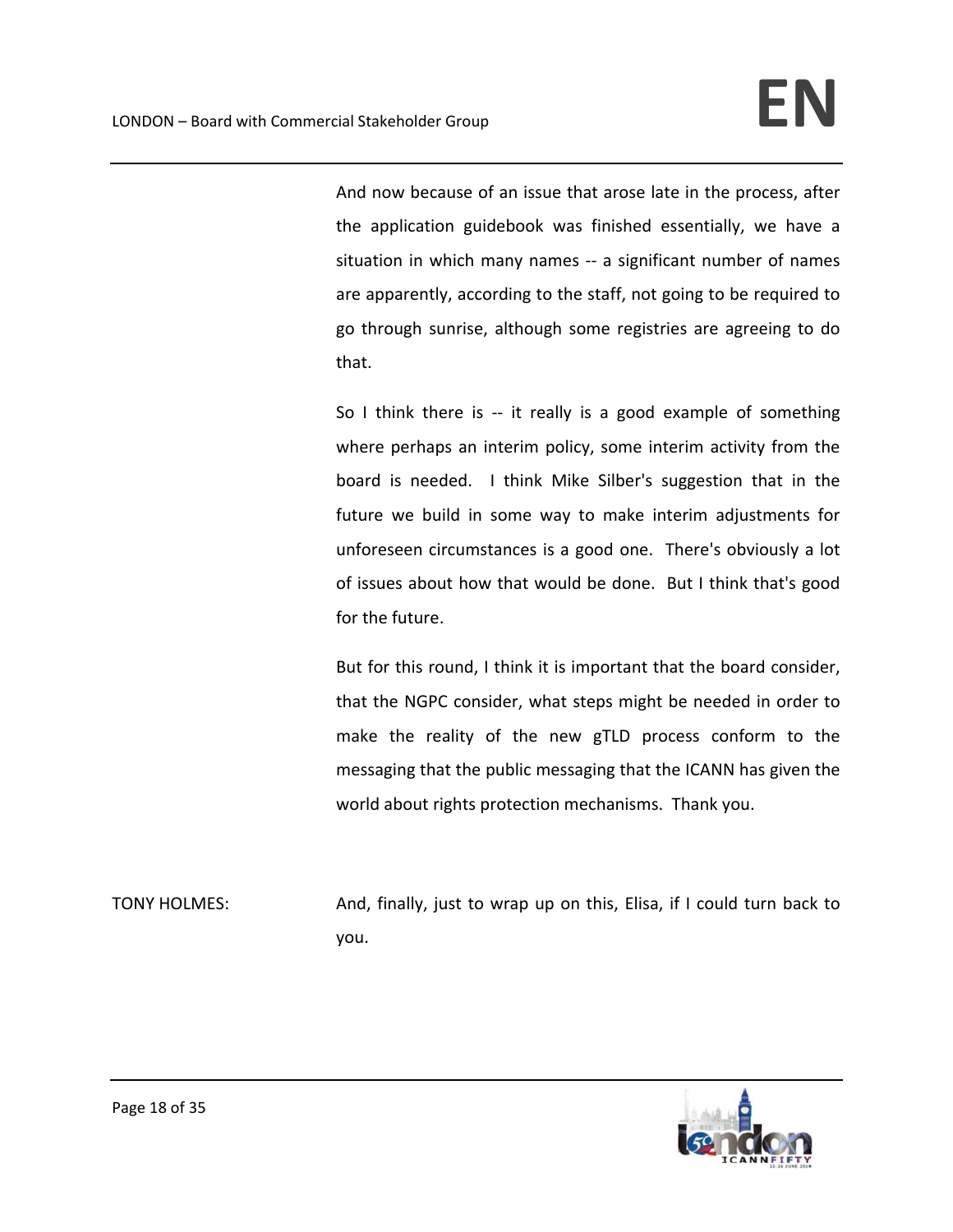| <b>ELISA COOPER:</b>    | So I guess the ask is: Is that something that the NGPC would<br>consider, an interim policy to ensure that all domains are subject<br>to a sunrise period?                                                                                                                                                                                                                                                                    |
|-------------------------|-------------------------------------------------------------------------------------------------------------------------------------------------------------------------------------------------------------------------------------------------------------------------------------------------------------------------------------------------------------------------------------------------------------------------------|
| <b>CHERINE CHALABY:</b> | Let's reflect on it and come back to you on this, okay? Thank you.                                                                                                                                                                                                                                                                                                                                                            |
| <b>STEVE CROCKER:</b>   | And Bruce?                                                                                                                                                                                                                                                                                                                                                                                                                    |
| <b>BRUCE TONKIN:</b>    | Yeah, I was just going to say, I think the right way to respond -- I<br>think the board is not going to be able to respond on the fly, as I<br>think Marilyn is pointing out.<br>I think what we should agree, though, is that at least for the public<br>forum on Thursday, we will get the staff to give an update to the<br>community on this issue.<br>Really what we are talking about is a series of iterative changes. |
|                         | An iterative change was to introduce the reserved name list of<br>name collisions. As a result of that, they dropped out of that<br>sunrise process, as Steve mentioned.                                                                                                                                                                                                                                                      |
|                         | Clearly, that needs to be taken into account when they are<br>reintroduced. Let's get the staff to first respond on what they can<br>do. And if the staff feel they need some board resolution or policy                                                                                                                                                                                                                      |

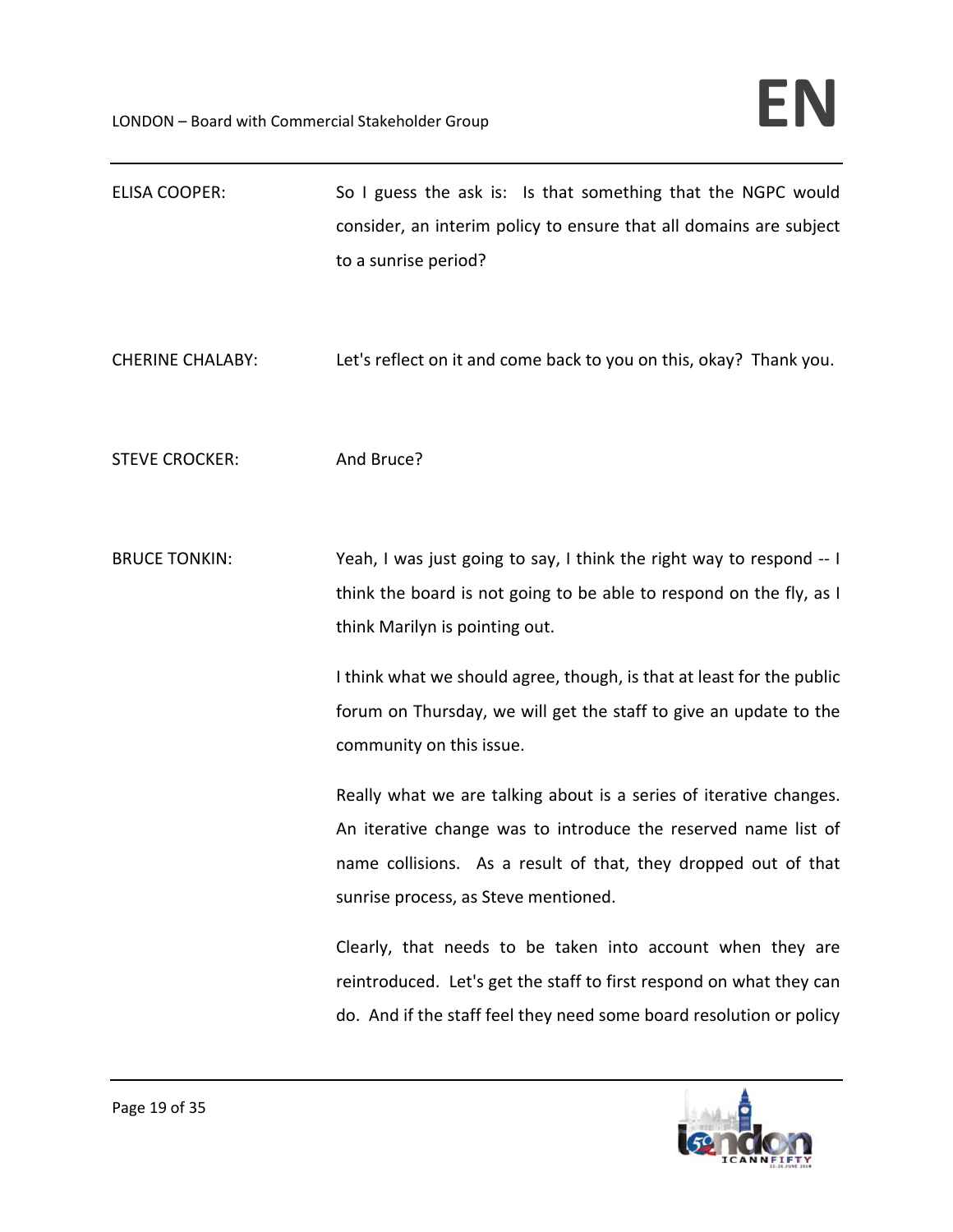or whatever, then let's let the staff tell us that. They may just be able to implement it on what you have suggested. We don't know that yet. Let's just start with the staff response. We should get that on Thursday. And then if the staff believes the board needs to take action to implement what you've suggested, then they'll do so.

STEVE CROCKER: Let me grab hold of that and make it a bit stronger. We have a curtailed, shortened public forum session because it is going to be quite a lot of focus on ICANN accountability and on the IANA stewardship transition. I don't see any reason why this shouldn't be a topic that we queue up in advance. I don't see why we shouldn't try to get staff ready to respond so that we can take this interaction and move it.

> Let me ask -- we've got multiple talents here. Let me ask a combination of Cherine and Bruce to work with staff to queue that up and be ready for that.

Thank you for bringing it up.

TONY HOLMES: Thank you very much, Steve. And we certainly appreciate that very positive reaction and response. So thank you.

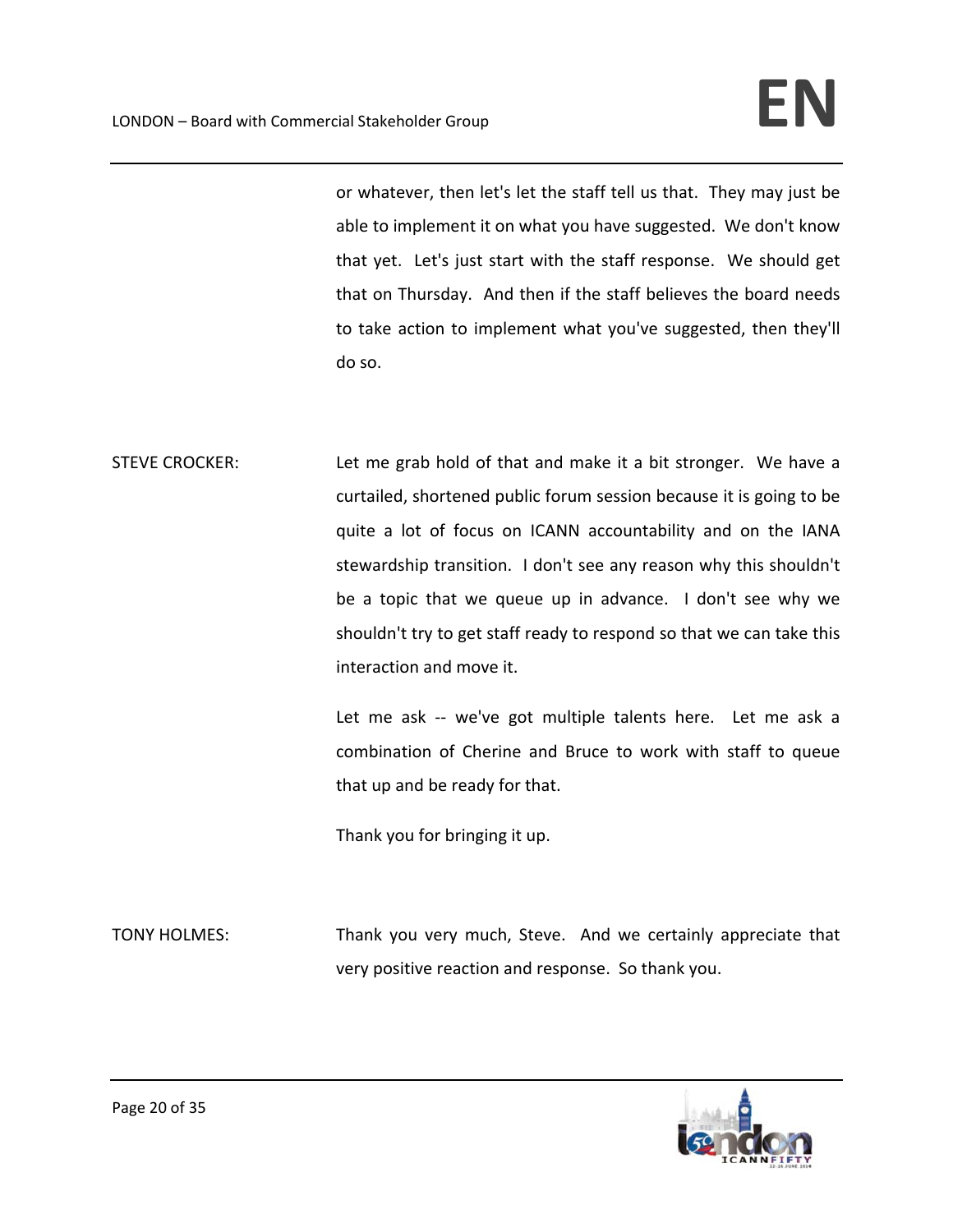You mentioned that the public forum is going to be a little bit shorter this time and the fact that this focused on some real key issues.

And our second subject to bring up here certainly fits into that very well. It is the issue of accountability.

And on that particular point, to put some context around the discussion we'd like to have with you, I will turn it over to Steve DelBianco.

STEVE DelBIANCO: Thanks, Tony.

Make three points from the standpoint of the CSG regarding the IANA transition and ICANN accountability. The first is the CSG wants you to know we're very grateful that the board acknowledged that accountability was a vital aspect of the transition of IANA and the termination of the Commerce Department's contract.

And we're grateful because you set up a separate track on enhancing ICANN accountability. Comments are due later this week, and that working group will begin next week.

It is also something we're grateful for in that you haven't attempted to impose constraints on the scope of that enhancing accountability working group and haven't tried to prescribe the

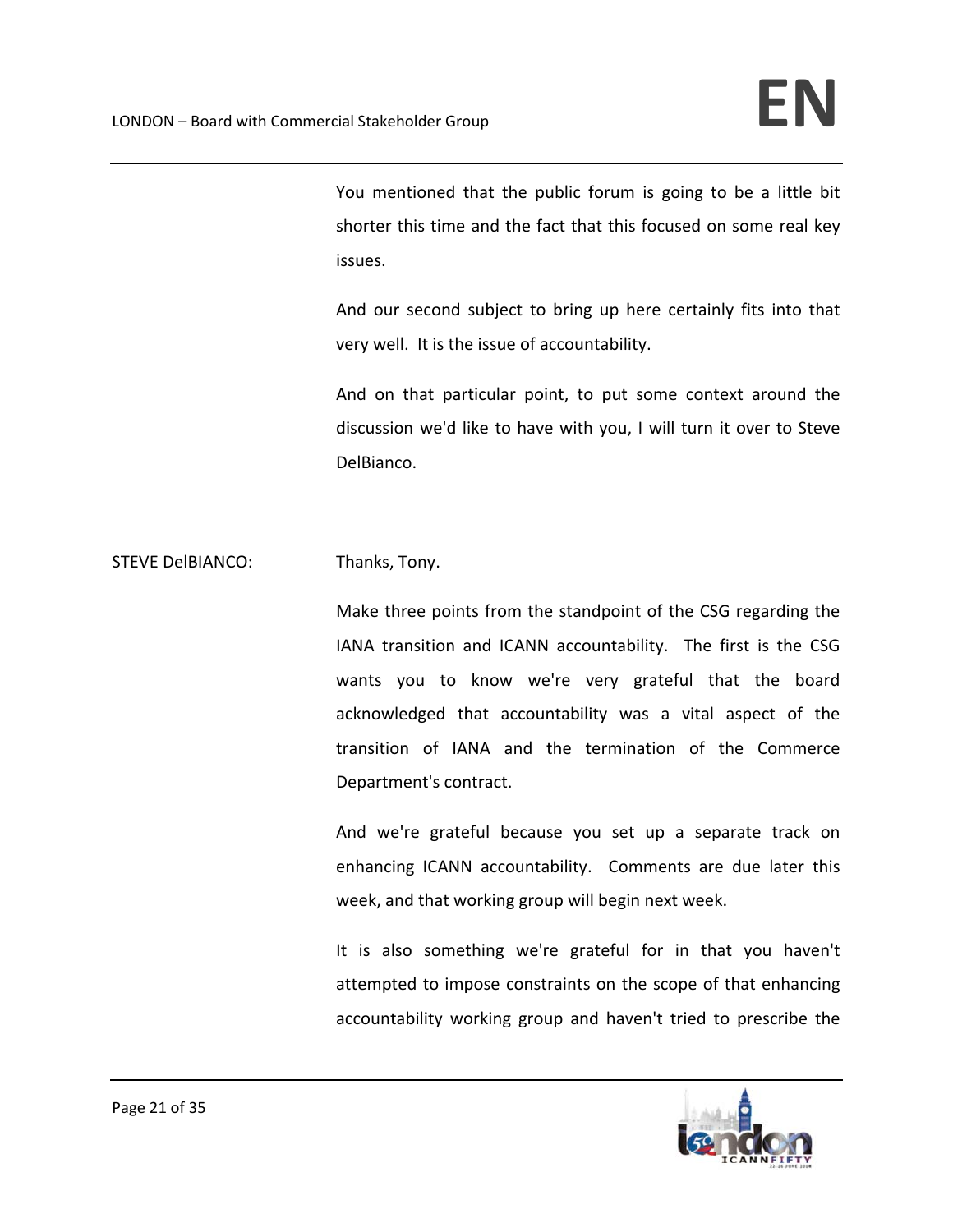membership of that working group. And I think in both regards, it is really going to make for a productive experience. And all of our groups have prepared comments to submit, and we have all submitted names of folks who want to participate.

Second point is that we want to acknowledge there's the distinction between ICANN the corporation, or organization, if you want to call it that, and ICANN the community. We clearly understand ‐‐ and this discussion came up over weekend discussions in council.

We understand the board's duties are to the corporation or organization. The bylaws say, quote, the directors shall serve as individuals who have the duty to act in what they reasonably believe are the best interests of ICANN and not as representatives of the entity that selected them.

So we get that, and we see the value in it as was expressed by five or six of you on the Sunday afternoon session with council.

So rather than changing the duties of directors, what we will seek in this new enhanced accountability process are enhanced mechanisms to hold the management and its board accountable to the greater community.

I mean, think of it as an example ‐‐ think of the cross‐community working groups that develop policy or the cross-community review teams that the affirmation creates, where all members of

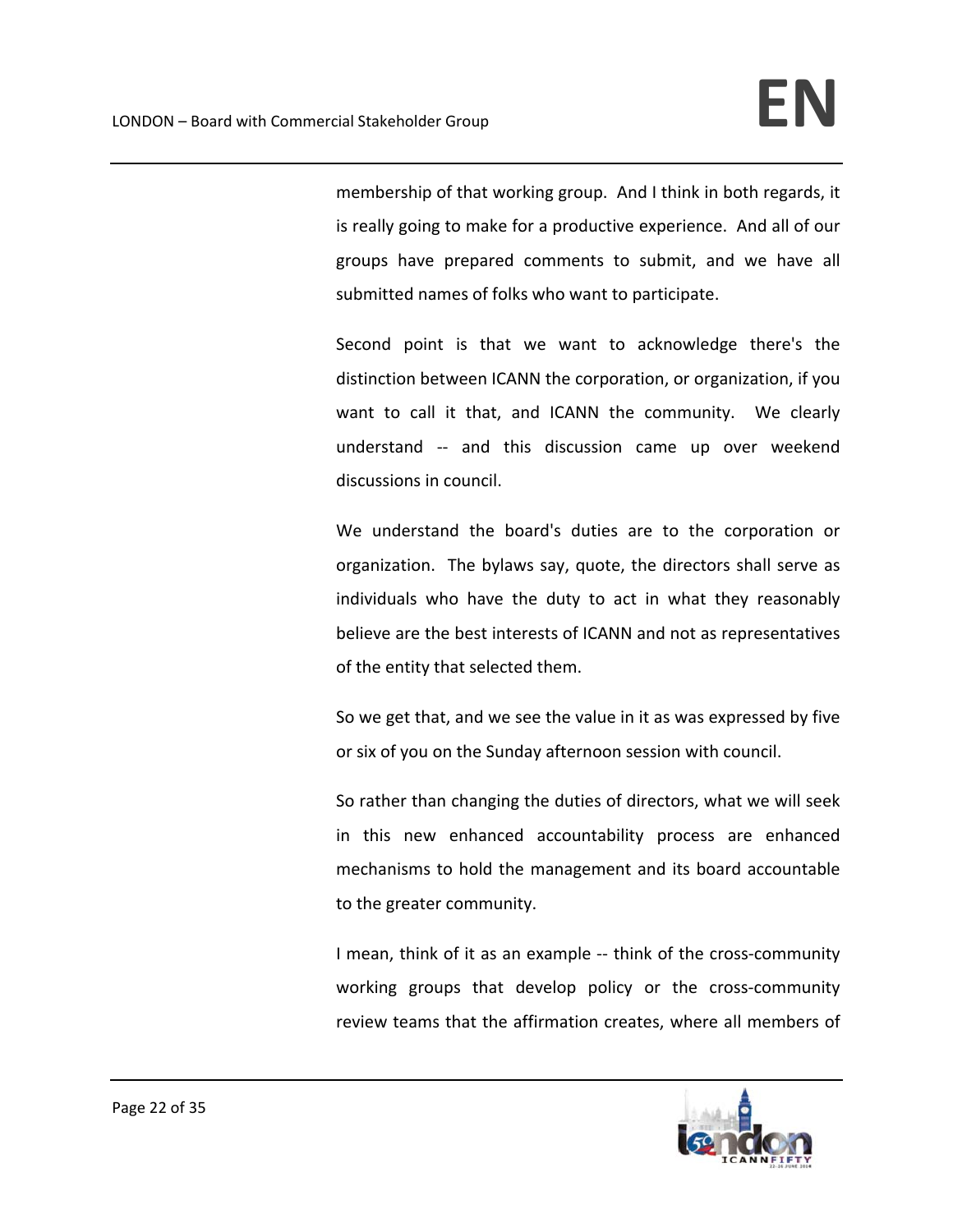the community then hold the board and management accountable. What we need is something perhaps that is a more permanent version of that.

So the third point, and final point we want to make, is to clarify how we see the relationship between the IANA transition and the Enhancing Accountability Working Group. In an interaction with the staff and CEO on Sunday afternoon, we heard that the IANA transition and enhanced accountability tracks were interdependent and should inform each other.

Well, okay, fine. We get that. What we were pursuing in a unified way was something a little more specific. The CSG and, indeed, I believe, almost all of GNSO is unified that we ought to sequence the dependency. And that would mean the accountability enhancements would need to be created, developed, approved, and at least begun the implementation before we would complete the IANA transition.

We understand that in the minds of some on the board or management that generated quite a bit of concern if it should impact the September 2015 termination of the IANA contract.

I think we would like to say "Relax a little bit about that." Please, for instance, start by having staff dedicate good legal resources to help the working group on enhancing accountability so that we can develop structures, whether it is a bylaw change, whatever it is we do to enhance the accountability, make the affirmation

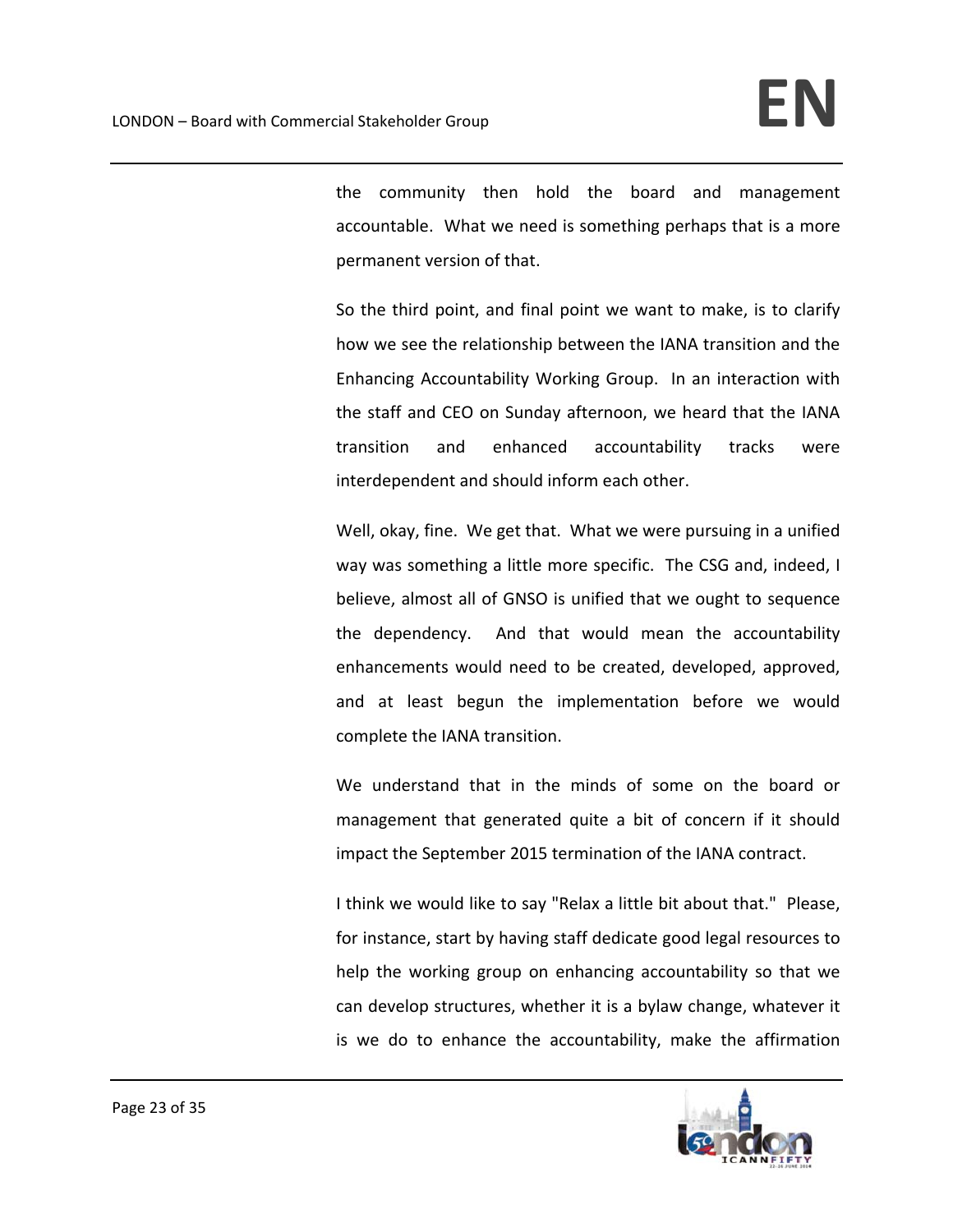more permanent, that we just need as much help as we can get so that job gets done quickly. And then if a short extension were needed for the IANA contract, that would not jeopardize the transition.

If, for instance, U.S. presidential elections were a concern, as I have heard from management, you have until the end of 2016 with the current administration. There's plenty of time to get this right.

I will close by saying that the business community, the people in this room, we have been and we still are ICANN's biggest ally and defender, in Washington, in every national capital, at the United Nations, the ITU, and the Internet Governance Forum. After all, we are ICANN. And our real goal is to preserve that, protect it, enhance how it is accountable to those it is designed to serve.

STEVE CROCKER: Thank you. As you very clearly pointed out, there is a level of concern about if you sequence that way, then that may lead to delay and even more strongly I'll make it very pointed, the suggestion that that may be the purpose of that. And I recognize that that's not what you are saying. But there is sort of that idea floating in the air unintended or not.

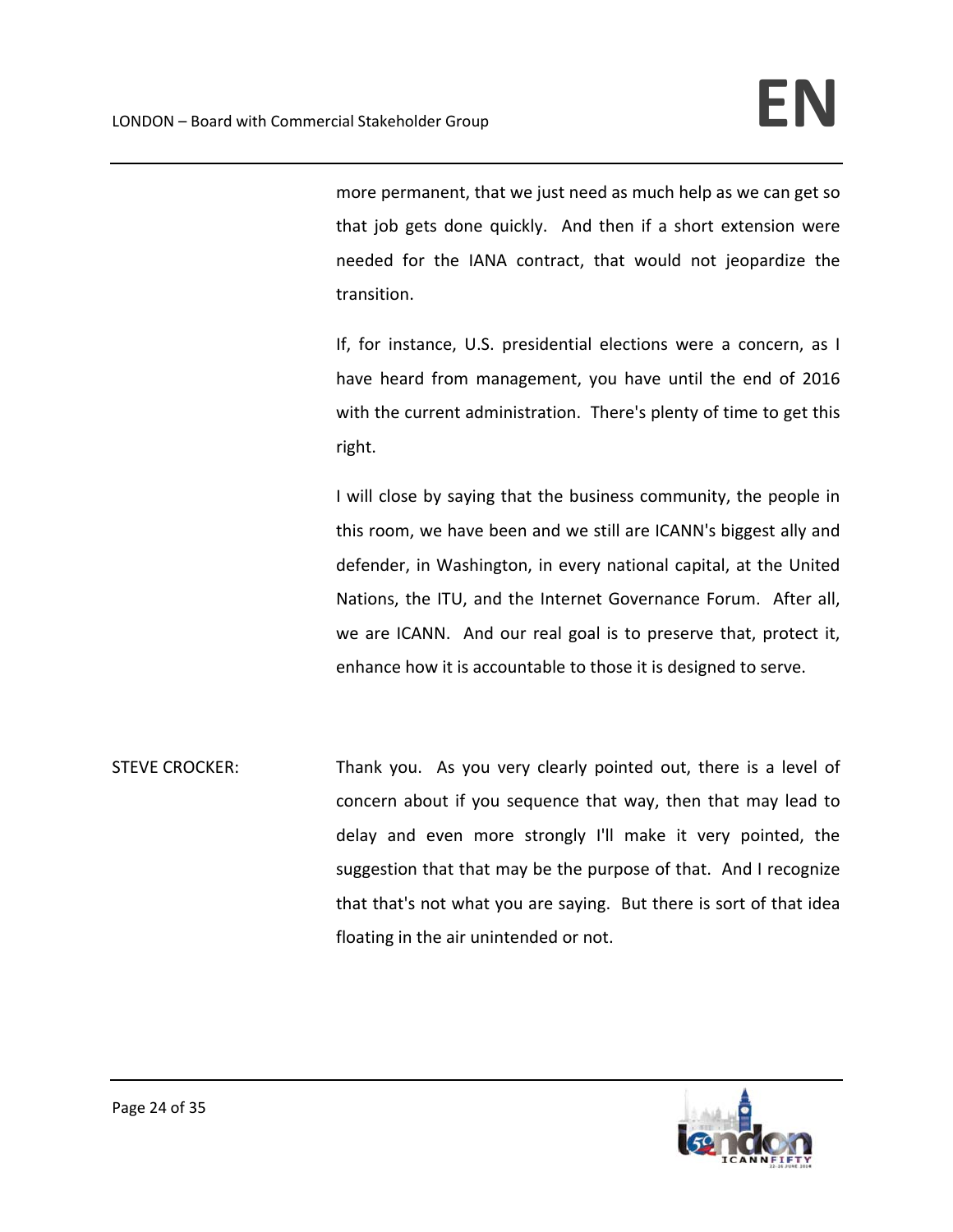- STEVE DelBIANCO: Steve, I might suggest that we may discuss this point today, and we made that point to you because we had heard that floating in the air and want to be absolutely clear that that is not where the business community is coming from.
- TONY HOLMES: I saw Bruce, I think, and Ray.
- BRUCE TONKIN: Thanks, Tony.

I think one of the challenges on the ICANN accountability is that there's quite a few subtopics, I guess. And part of the question is, do we look at all those subtopics together or do we prioritize those? So some of the subtopics are looking at the ombudsman function, can we make that more effective; looking at the reconsideration process, which at the moment really is looking at questions of process and not questions of merit in the disputes and whether we want to have some appeal mechanisms that look at the case on its merits.

And then we have the independent review tribunal which really has only gone through the whole process once, and that was with XXX.

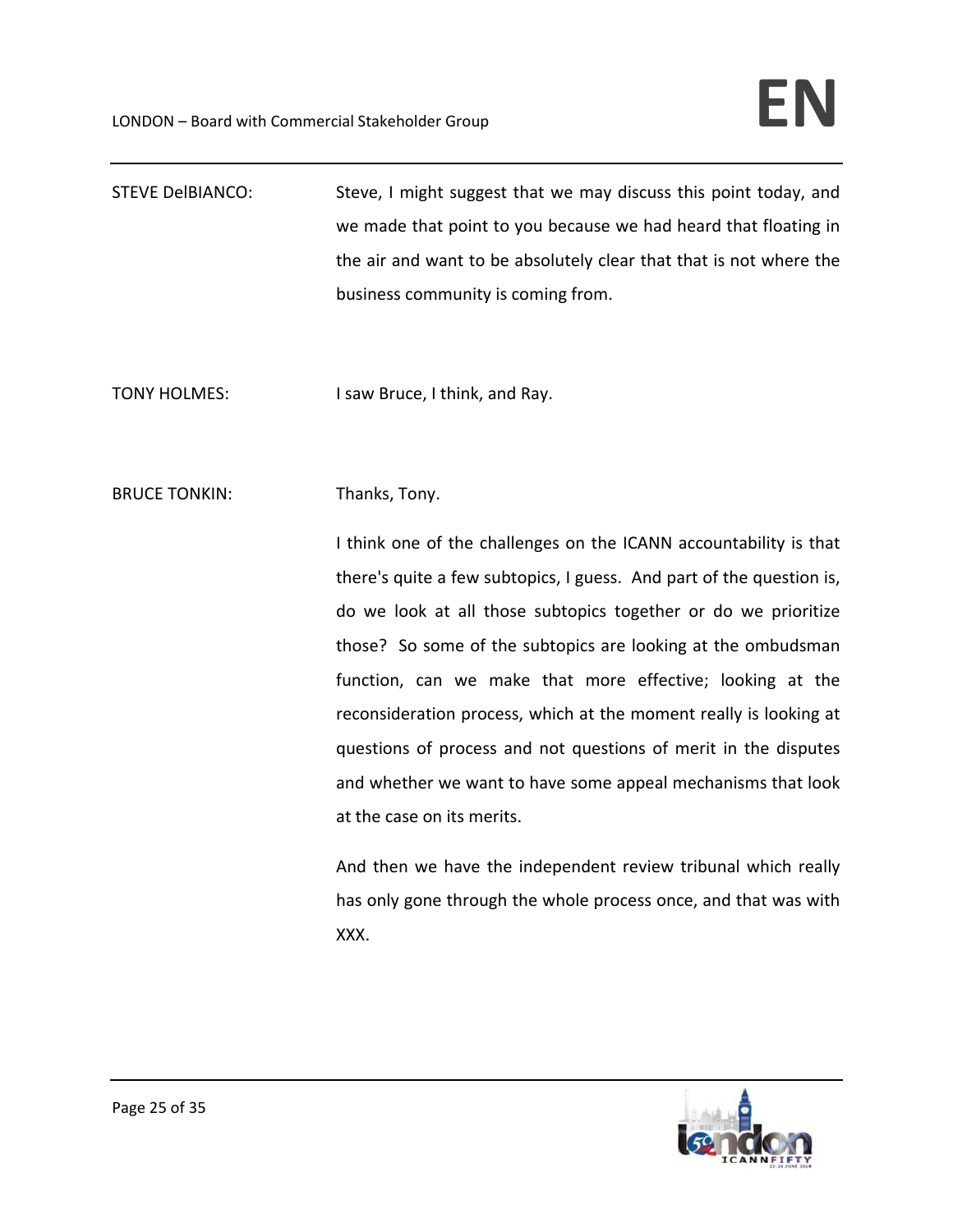And then currently we have a few parties that are in the early stages of that but really not much experience with it, to be honest.

And then I think, Steve, you're talking about a potential additional accountability mechanisms which, in essence, what are the consequences if the board isn't acting in the best interests of the community and what are the consequences. Is there some mechanism of replacing the board in such situations? That would be a new mechanism that we don't currently have.

So I just kind of raise that if you are working on all four of those together that I mentioned, it is hard to get all that done. Do you work on all four in parallel? Maybe. Or do you pick perhaps the new one that you're referring to and focus on that initially because that might be the thing that's most critical with respect to the IANA transition.

But the other things are part of continuous improvement which we all want to improve as well.

TONY HOLMES: Ray?

RAY PLZAK: Thank you, Tony.

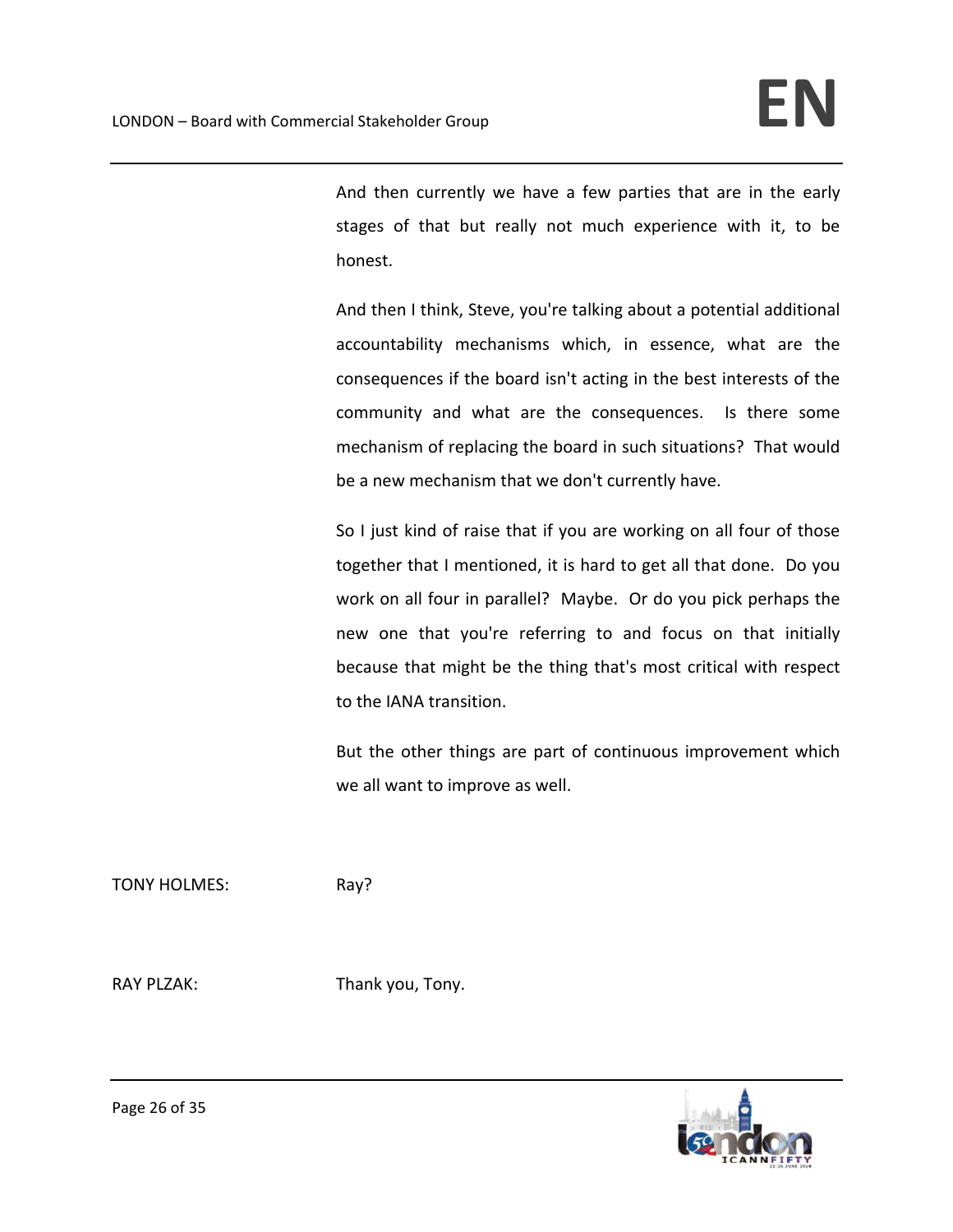Two things. One is we shouldn't focus on an appellate structure as being the only mechanism of accountability. So we need to be careful of that.

Second thing is, is that when you look at the ICANN community, the ICANN community consists of many, many structures. This is an example of one of them. And so I think it is incumbent that each of these structures in the framework of ICANN accountability look at their own accountability mechanisms.

How is this particular organization accountable? What are the things that have to be done in here to make it accountable or more accountable or better accountable? Take your pick of adjectives.

But the point is, is that we can't just talk in terms of the metaquestion of accountability without looking at the parts of the organization. Thanks.

TONY HOLMES: Okay. Thank you.

Steve?

STEVE DelBIANCO: For Ray and Bruce, thank you for those suggestions. And I do think it is key to understand that where the Commercial Stakeholder Group is going with that is community accountability.

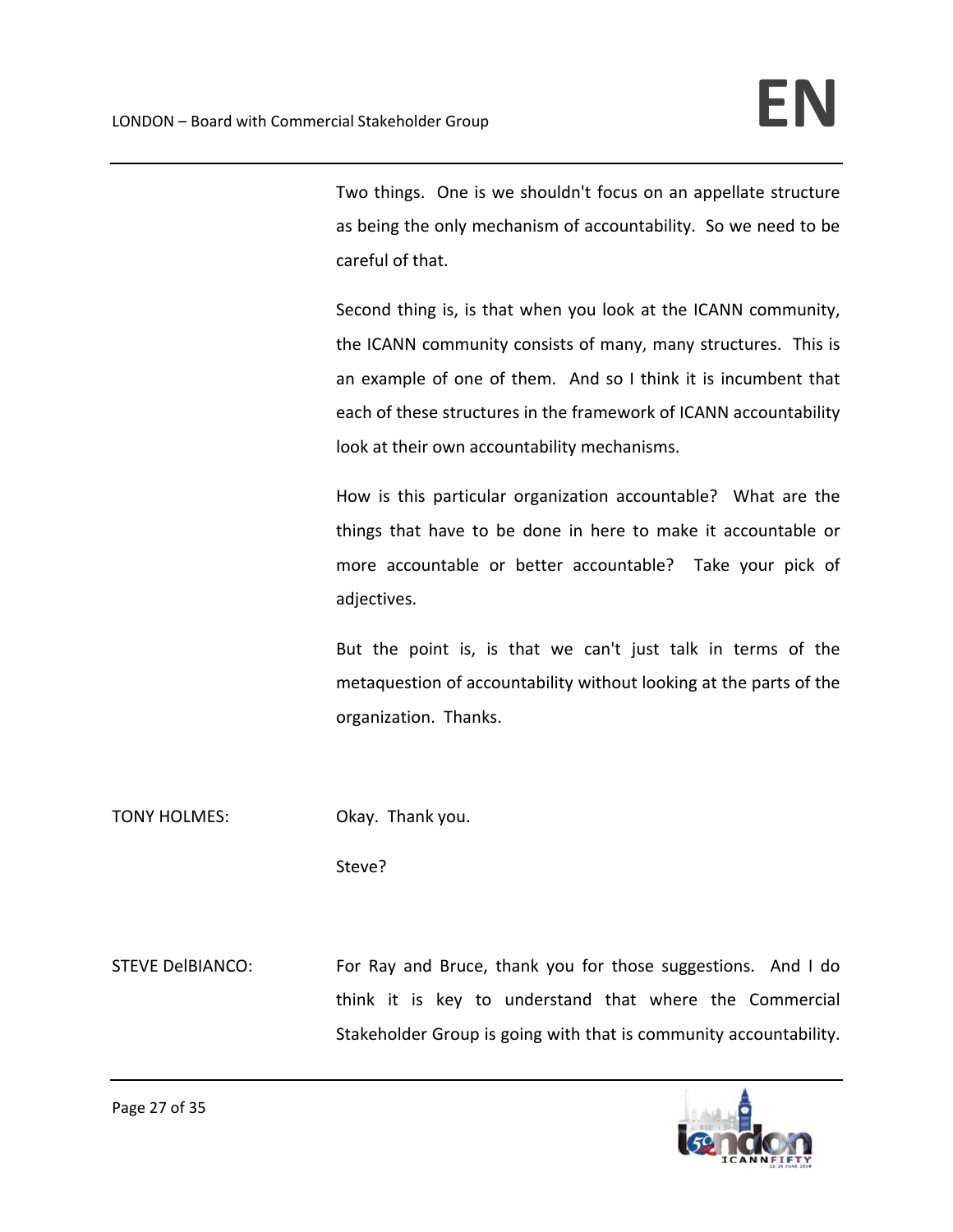And the community includes GNSO, ccNSO, ALAC, SSAC, ASO, governments, GAC. It includes all them because we all participate as a community when we do affirmation reviews and we do cause community working groups.

So there's a high probability that by keeping that accountability to the community within the structures of the people that know and work within ICANN today, we will greatly reduce the risk that these new accountability mechanisms would be too complex to implement. This is mostly to the point that Bruce brought up. And this is not in any way an attempt to try and create brand‐new structures of accountability that bring in outsiders who aren't currently part of the community that are in ICANN today.

TONY HOLMES: Bill?

BILL GRAHAM: Thanks, Tony. And thanks, Steve, for that -- introducing this discussion. That's really useful. I would like to support what Bruce and Ray have said.

> I'd also like to say that I'm concerned a little bit about trying to deal with the accountability piece entirely before the IANA tran‐ ‐‐ sorry, I've lost the word.

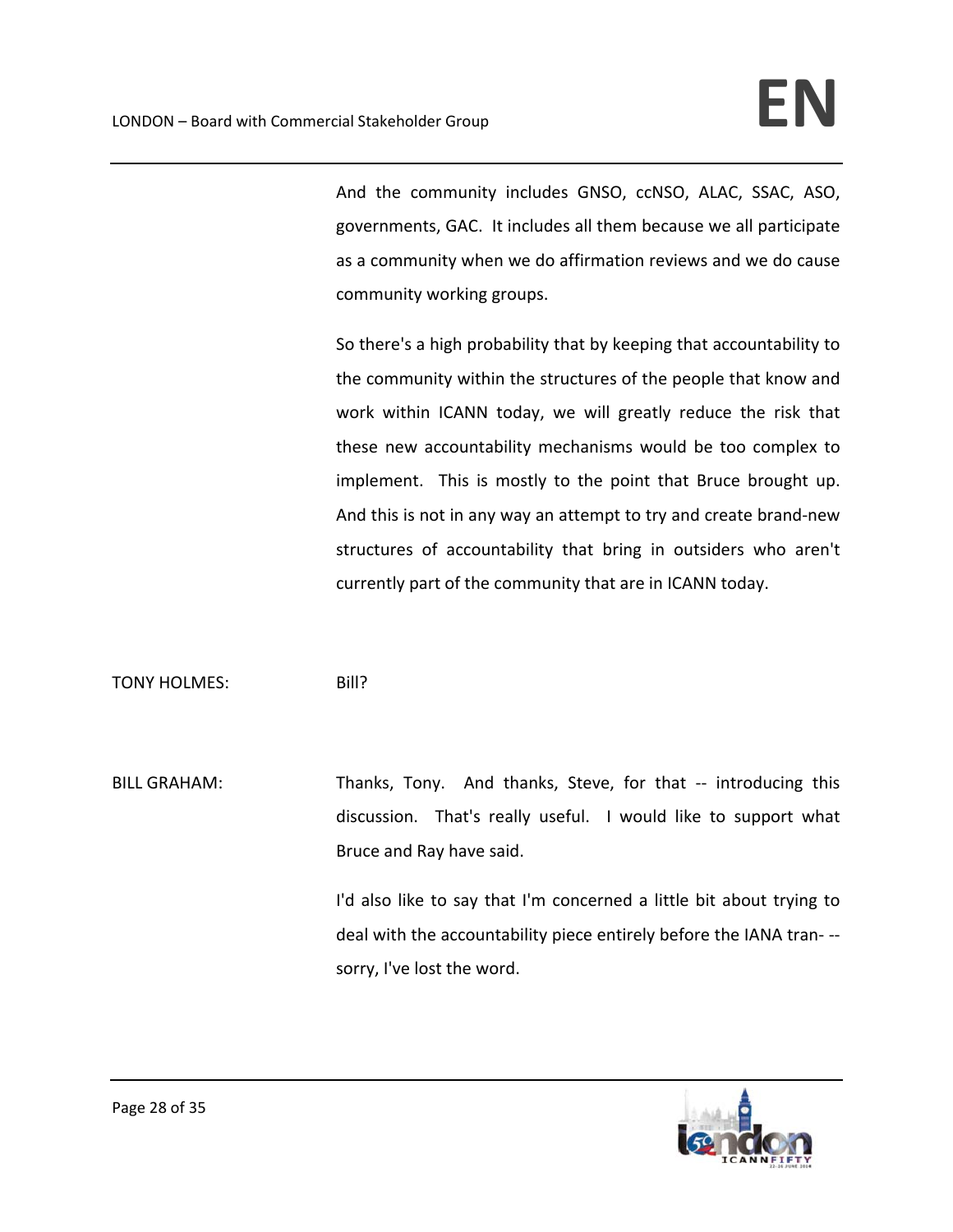BRUCE TONKIN: Transition.

BILL GRAHAM: The Second Seconds of the SEC of the BILL GRAHAM:

I understand from listening to your concerns, the concerns of this community and all parts of the community that there are very broad concerns about ICANN's accountability.

I wonder if it's possible to split out a little bit the accountability mechanisms pertaining particularly to that very narrow IANA function.

I get that there is a need to look at accountability very broadly across the organization. That I'm afraid can become a rat hole that we can disappear down for years because, you know, frankly, we've been through a whole stack of reviews. We've made a whole bunch of changes.

I think while we're not there yet, there have been improvements in accountability, but I think what ‐‐ I read that as a symptom of an extremely broad‐based concern about accountability.

So it's just a matter of can we get this done at the same time as we're doing the IANA transition, taking the entire breadth? I recognize that the entire IANA transition process gives us an excuse or a rationale for looking very fundamentally at accountability, and I'm sympathetic to that. I wouldn't want to

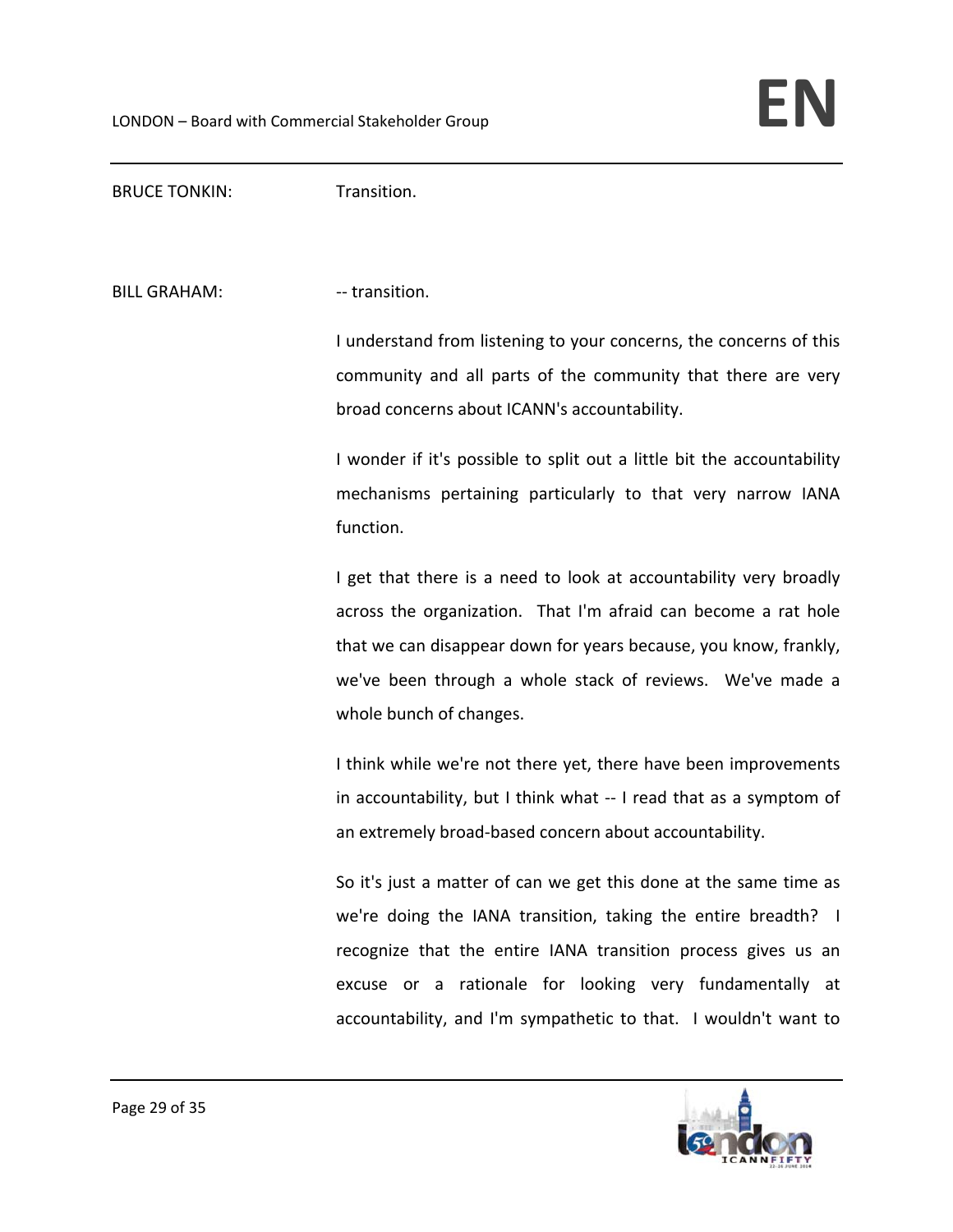step away from that. I'm just raising this question of the pressure of time. Even 2016 is pretty soon.

TONY HOLMES: Rick, if you wanted to come the mic.

RICK LANE: Rick Lane, 21st Century Fox.

When I was at the chamber in '98, '99, 2001, I was the point person for the business community at the U.S. Chamber of Commerce for business community on ICANN and Internet‐ related issues. At that point, ICANN was at a transition up on Capitol Hill. There was a lot of thought and concern on Capitol Hill about the future of ICANN. And we, as the business community, led the effort up there to alleviate their concerns and say "Give them time. Let them work this out."And I think we were right at that point.

I think the concern now -- and I handle domestic policy for 21st Century Fox ‐‐ is that if you wait, like you said you wanted to do in the IANA transition, I don't know how Congress will react if there are still concerns about the ICANN accountability.

So we look at it, because we're supportive of the IANA transfer, that it gives us ammunition on Capitol Hill to say to members of Congress from both parties ‐‐ the concerns aren't just

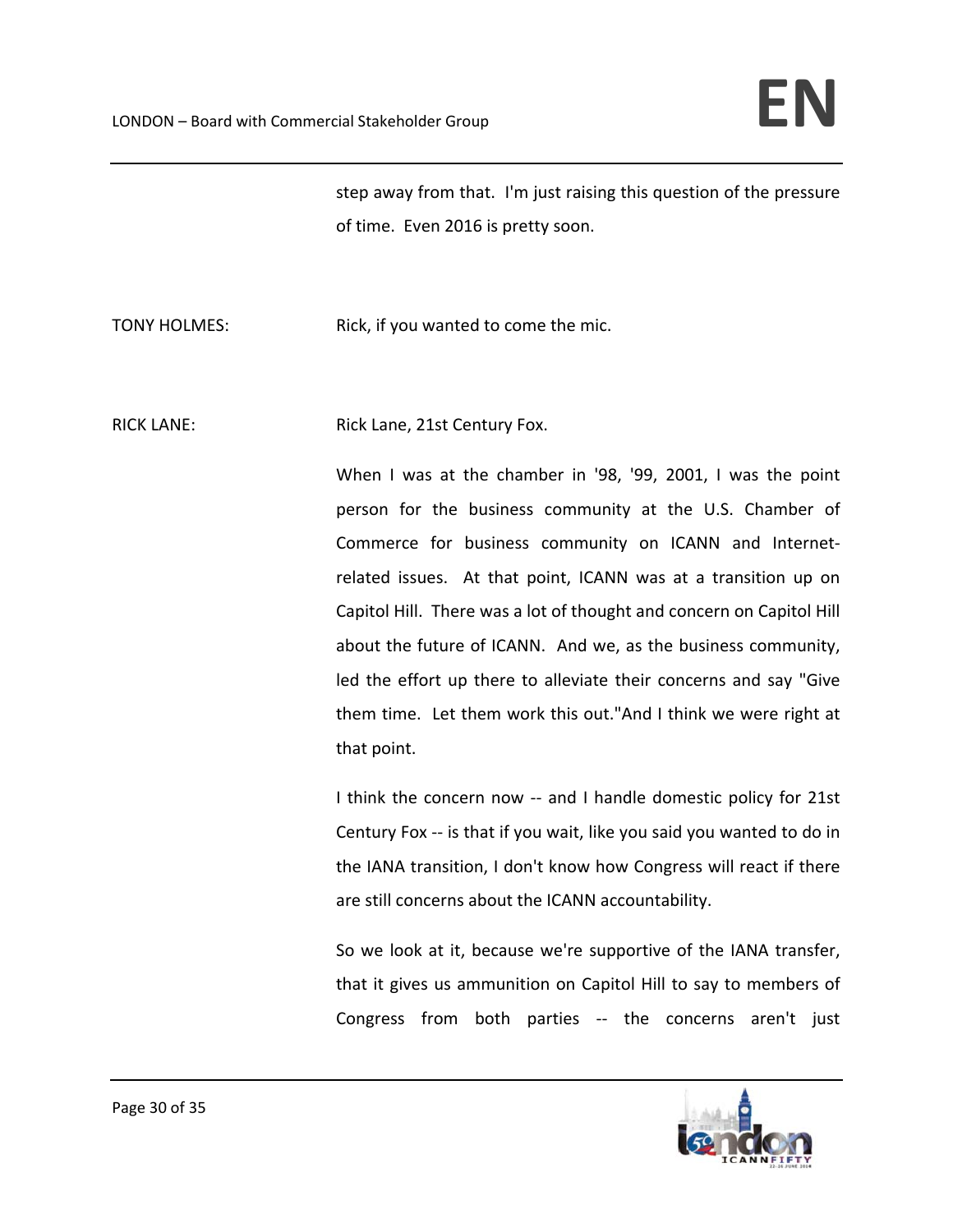Republicans. I can tell you that. It is both parties and whoever the future President may be, if it takes a little bit longer.

What they want to hear from the business community and the NGOs is that they feel comfortable with this transition and the ICANN accountability.

We look at it as the best way to ensure that there isn't a problem on Capitol Hill in these last stages to have strong accountability, to have ICANN business community working together in a way that we can go again unify like we did in '98, '99, 2000, in those early days, and say, "Look it. They got it right. They are moving forward." This is an opportunity for all of us to work together.

If it is not there, it won't be just U.S. businesses, there will be international businesses asking us to slow things down. I just ‐‐ this is a good thing to work together on.

TONY HOLMES: Steve?

STEVE DelBIANCO: Thank you. Bill, when you mentioned that "sequence dependency" was the phrase we used, let's just be clear that the IANA transition planning, it is underway. They are parallel planning processes. It is as if you are doing an accountability and

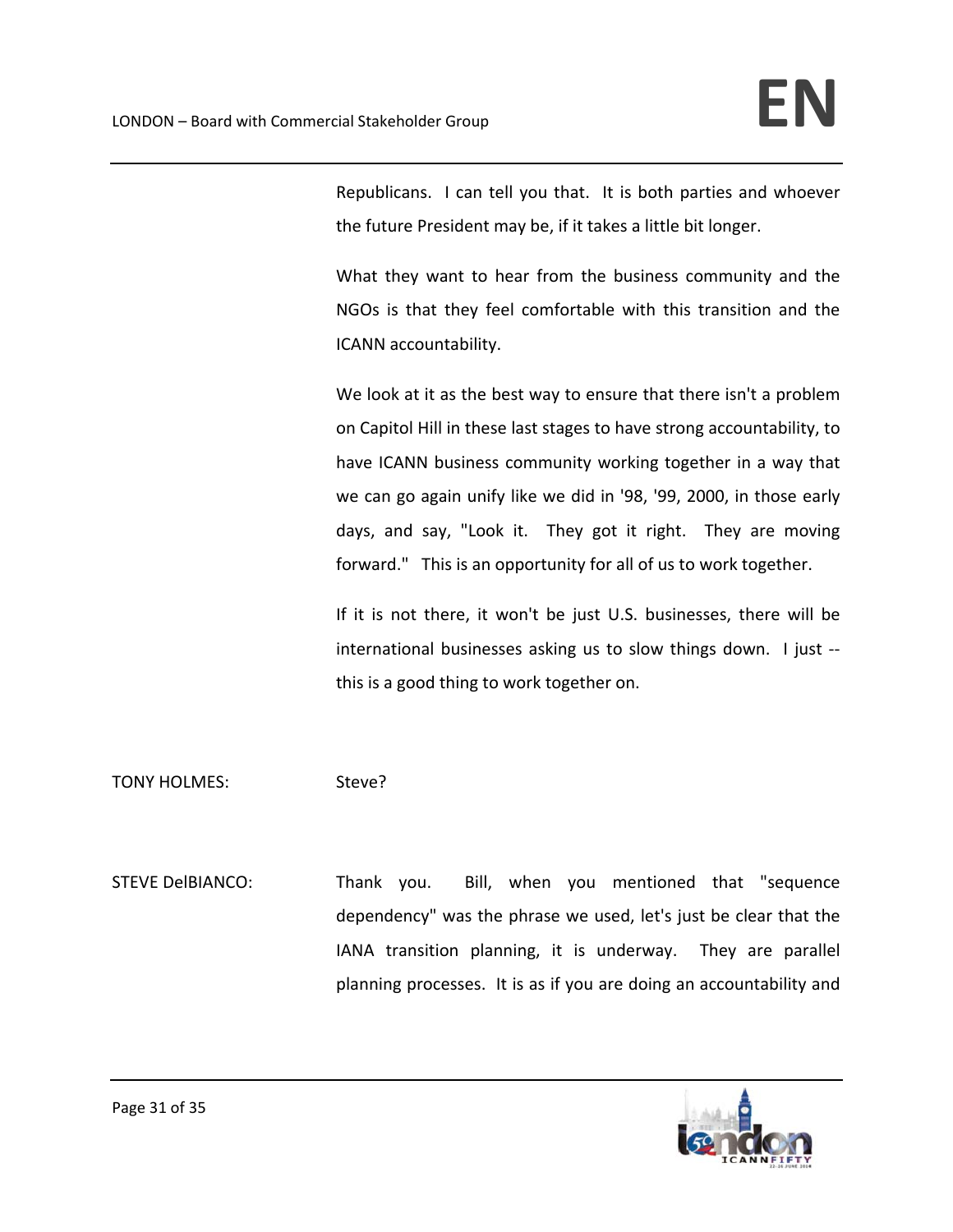transparency review team which takes several months in parallel with something like planning the IANA transition.

So the IANA transition can be all planned and approved, but we're maintaining it ought to be parked until the day we approve and begin implementing, approve and enhance the accountability structure.

And we've explained over and over again why we believe those are appropriate to link. And I get your point, that we'll have to be disciplined about the structure, disciplined about the people at the table. It is an ICANN exercise. It is not an exercise in which ICANN is coordinating with the rest of the planet. It is, in fact, an ICANN exercise so the community is involved in that.

We've done a lot of things in parallel before, including a new gTLD program. And I believe if the pressures are there and board and management feel the pressure of the calendar, well, that only works to our benefit to get this done.

# TONY HOLMES: Erika.

ERIKA MANN: To the two comments, I think you are totally right. It's important to have the sequence between the two processes done in the right way. One has to be careful when we talk about link. I think

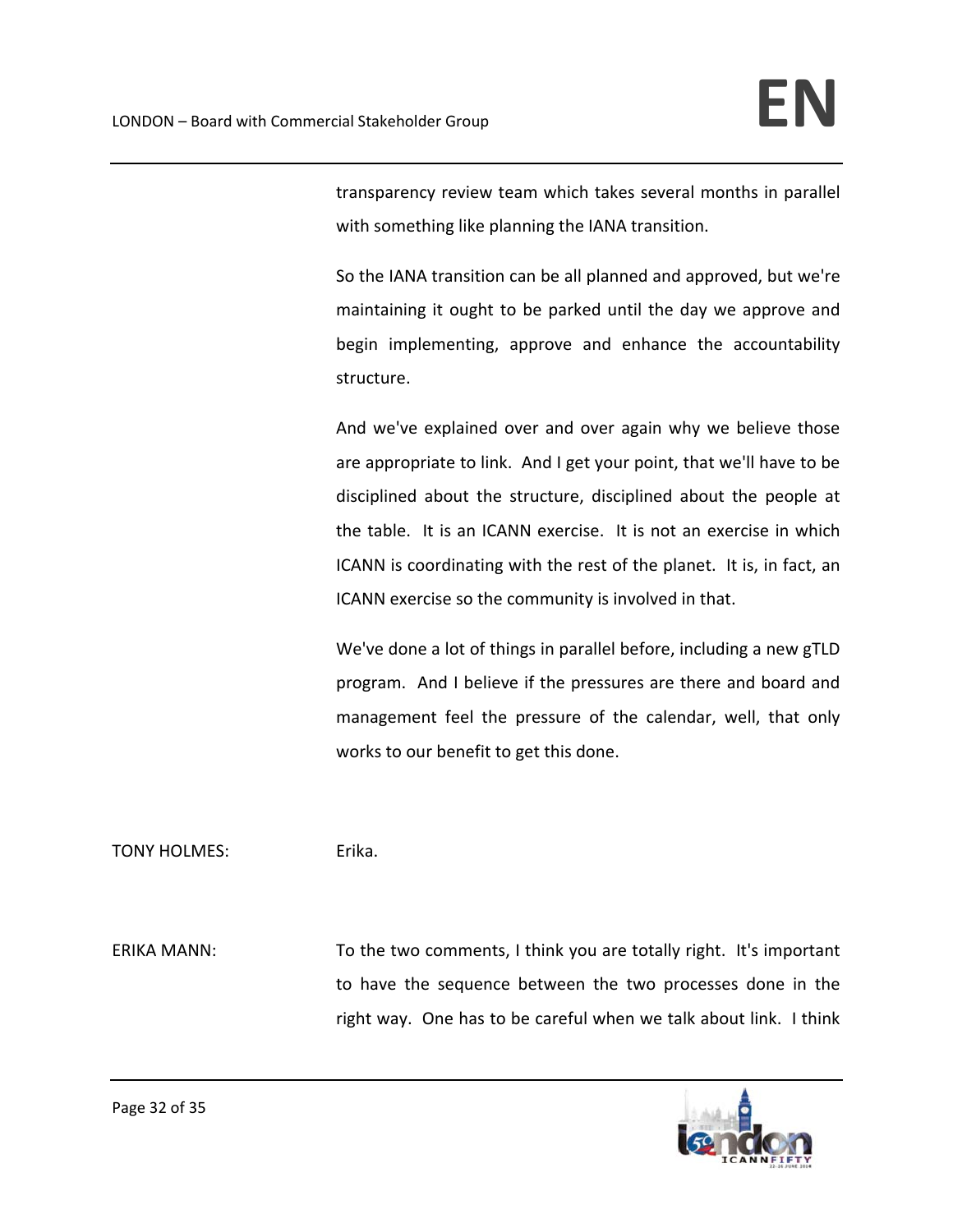you have to ‐‐ both processes have to be clear, understandable, and they have to fulfill definitely the political obligations which you just described. So the background, which is by the way, not just true for the United States, but it's true for Europe and many other parts of the world. So they have to reflect political concerns, but they have to be in operational terms correct as well. So because -- if you don't get these two processes right, nothing will work in a correct way. I think we have to be -- and I was -- I was grateful for Steve's comment on this one. I think the timetable is a little bit more flexible than we originally thought, because we were under the assumption, you know, to get something done until -- you know, as early as possible. I think we should maybe relax a little bit on the timetable and not feel under too much pressure. And this will then allow the accountability process to evolve in correct terms as well. So I would say yes, the sequence must be right, they must be connected. They must be not linked in -- in all areas because I think they -- they are not identical. They are different processes. But in the -- in the major areas they connect to each other. I totally agree with you. And we have to get this right on the board and the management as well. So yeah, thank you for highlighting this point again.

TONY HOLMES: Thank you. Marilyn.

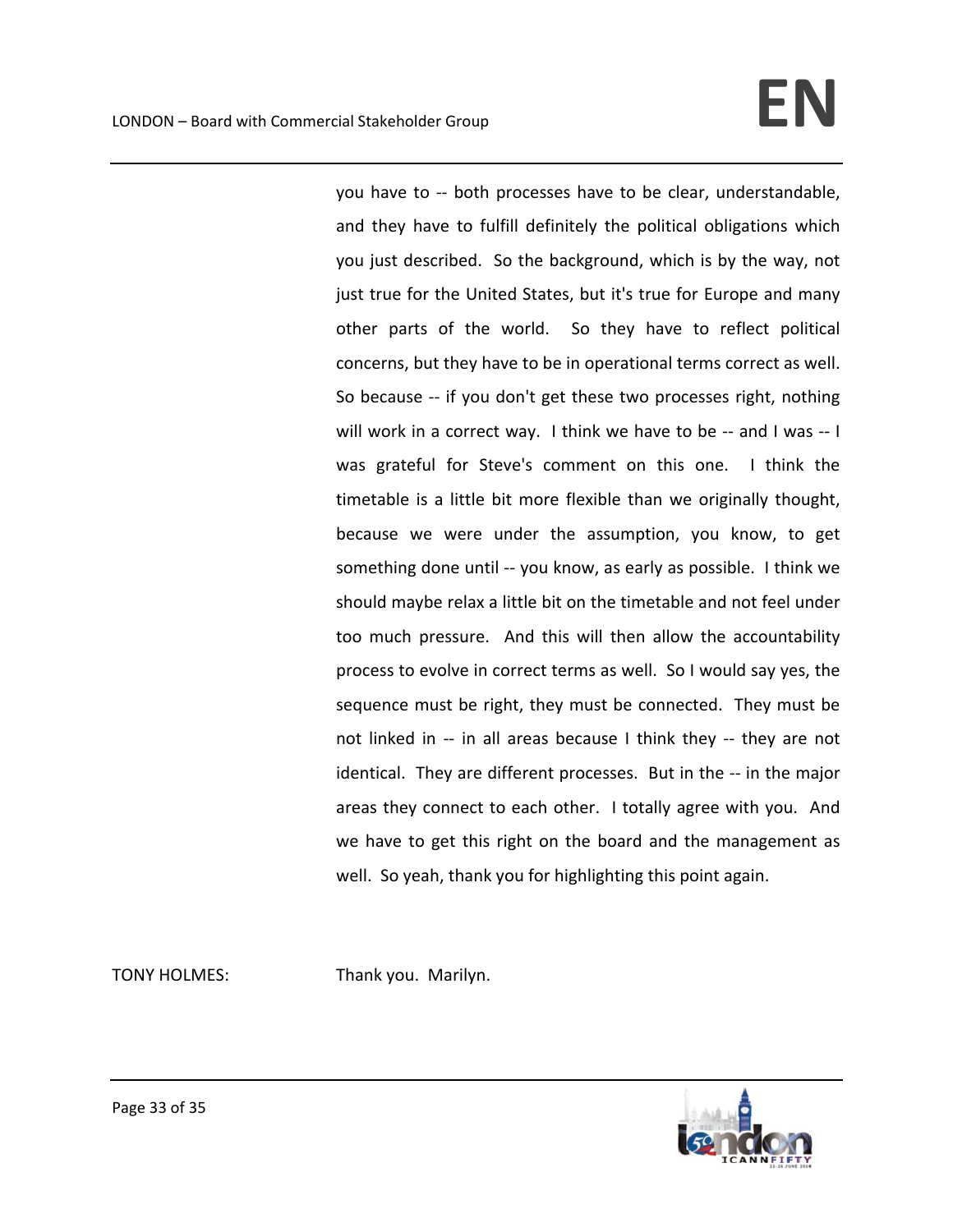MARILYN CADE: Marilyn Cade. I'm the CSG officer in the business constituency, and I mention that because I want to build on some of the comments that have been made before.

> I want to first of all refer back to a comment that Rick Lane made because Rick and I were part of a coalition of business and think tank and NGOs that also reached out into other countries to explain and clarify through -- over a very long period of time, because ICANN was a new entrant and a new animal at the time it was established. We were educating, though, and creating awareness in a more finite base of countries and environments than today. And I think what Rick was indicating -- and I think that's the message you're getting from all of us ‐‐ we, too, have a much broader footprint and presence and engagement with industry associations and other groups and we are, in fact, the people, combined with NGOs and others, that are best able to educate about why this is the right model. And how this model is evolving to include the kind of accountability mechanisms, I will just say one more thing that I hope we're all really remembering. The president's strategy committee, the Affirmation of Commitments, ATRT1, and ATRT2 already had us on a track of awareness that we needed to strengthen and improve our existing accountability mechanisms and perhaps add others. And I think we should keep that in mind, even as we're now looking at the implications of the IANA transition.